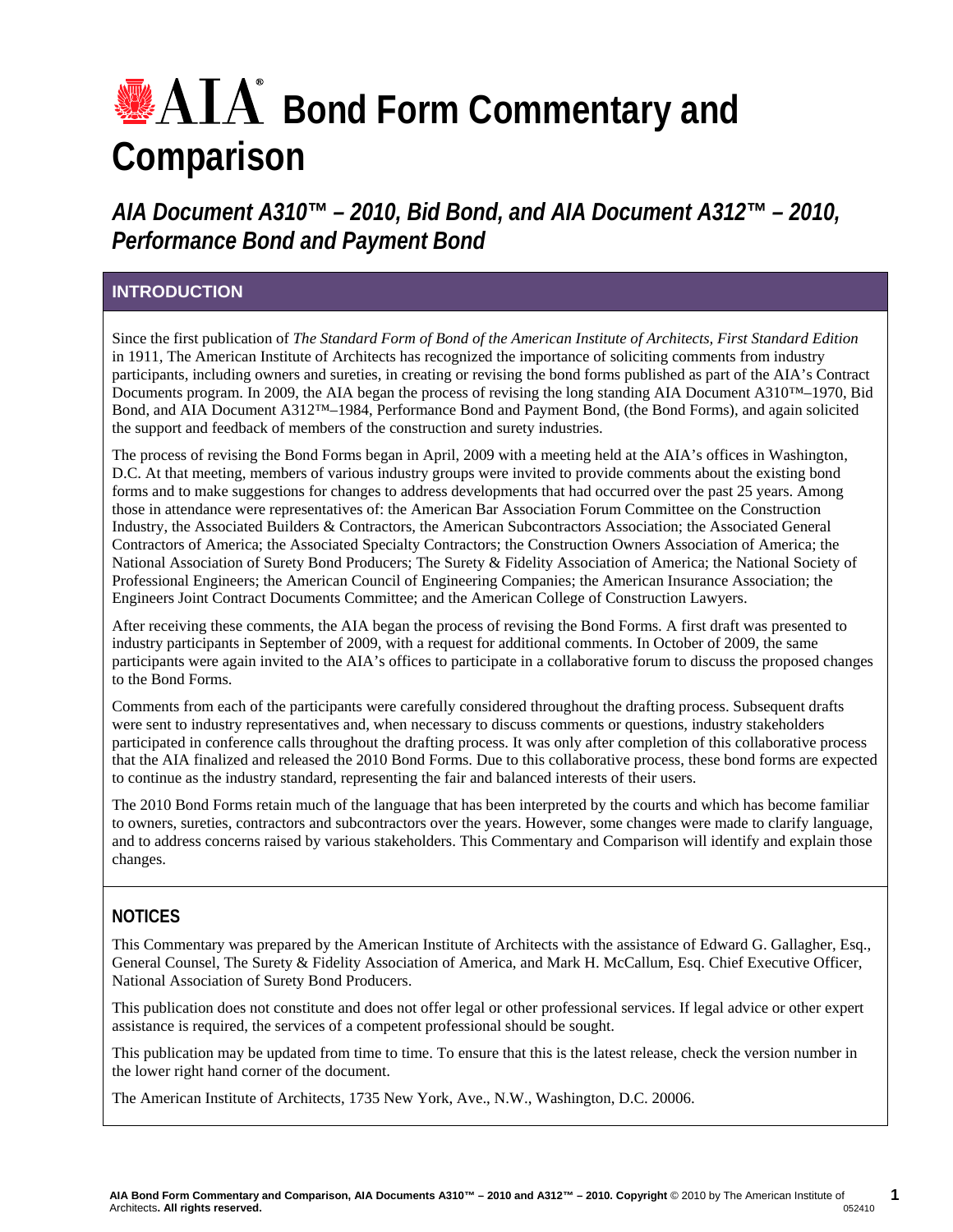#### **FORMAT**

This Commentary and Comparison is presented in two parts. Part 1 includes a commentary that details the key changes in the 2010 documents. This Section identifies all areas where changes are made and discusses those changes to the 2010 Bond Forms that impact the relationship of the parties, and beneficiaries, to the bonds. Part 2 includes the full text of A310–1970 and A312–1984 presented side-by-side with the full text of the 2010 Bond Forms. This format allows for the easy comparison of the earlier edition documents with the 2010 Bond Forms. In addition, text related to concepts discussed in the commentary has been highlighted in **bold** for easy reference.

#### **COMMENTARY ON AIA BOND FORM 2010 EDITIONS**

## **A310–2010, Bid Bond**

Because AIA Document A310™–2010 does not include specific section references, changes are described in the order of the paragraphs in which they appear.

**Naming the Parties.** Traditionally, the parties to the bond have been termed the principal, obligee and surety in the form, as these are terms of art in the insurance industry. However, these terms may be somewhat confusing to the casual user of the bond. To alleviate this confusion, the principal has been identified as the "Contractor" and the obligee has been identified as the "Owner." These new designations represent the typical parties or beneficiaries to the bid bond and are consistent with language used in other AIA Documents.

**Description of the Project.** Certain owners require that the bond form adequately identify the project to which the bond pertains. One key way of identifying the project is to list the project number issued by the owner in the description of the project. A310–2010 has been modified to include an instruction prompting the user to list the project number, if applicable.

**Time for Acceptance of Bids.** For various reasons, time limits for acceptance of bids are often extended. Language has been included to allow for up to a 60-day extension of the time for acceptance of the bid specified in the bid documents. This allows the owner and contractor to agree to an extension of the acceptance date, without notice to the surety. However, because the surety cannot remain liable on a bid bond indefinitely, the surety must be notified of, and consent to, any extension of the date for acceptance of the bid by more than 60 days in the aggregate.

**Performance and Payment Bond Surety.** A310–1970 required the Contractor, in satisfying its obligations under the bid bond, to enter into the construction contract and provide a bond or bonds as specified in the contract from a "good and sufficient" surety. However, A310–1970 does not make clear what constitutes a "good and sufficient" surety. A310–2010 has been modified to state that any bonds provided by the contractor in fulfilling its obligations under the bidding or contract documents will be issued by a surety admitted in the jurisdiction of the project and otherwise acceptable to the owner. The drafters understand that "admitted" is a term of art in the insurance industry meaning holding a certificate of authority from the insurance commissioner allowing the admitted entity to issue surety bonds in that state.

**Subcontractor's Bid Bond.** Language has been included to allow for use of the A310–2010 in circumstances where a contractor is requiring a bid bond from its subcontractors. In such a case, the word "Owner" is read to mean "Contractor" and "Contractor" is read to mean "Subcontractor."

**Statutory Requirements.** Some public owners may require a bid bond to meet certain statutory requirements. In order to enable use of the A310–2010 on such public projects, language has been included in A310–2010 stating that provisions of the bond that fail to meet statutory requirements will be read out of the bond and provisions meeting the statutory requirements will be read into the bond.

## **A312–2010 Performance Bond**

New or changed language is referenced by section number as it appears in AIA Document A312™–2010, Performance Bond.

**§ 3.1** In the 1984 document, this Section required that the owner request, and attempt to arrange, a conference among the owner, contractor and surety. That requirement of the owner, per Section 4 of the 1984 document, has been held by some courts to be a condition precedent to the surety's obligation under the bond. In revising the 2010 bond forms, the drafters recognized that the owner may believe that a conference would be unsuccessful and might prefer to move forward with terminating the contractor and exercising its rights under the bond. Therefore, the owner may, but is no longer required to, request a conference as part of its notice of potential contractor default. However, if the owner does not request a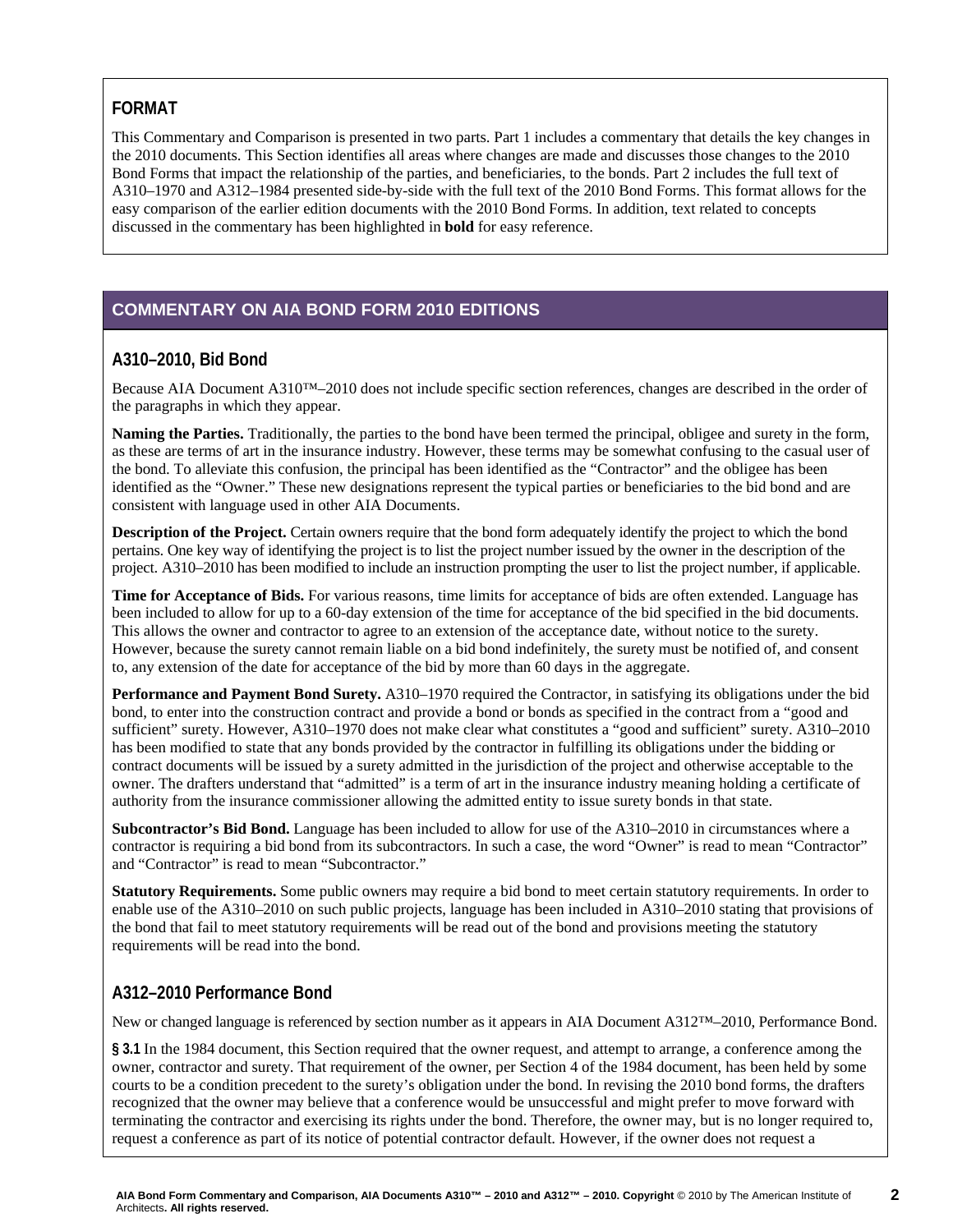conference, the surety is entitled to request a conference within five business days after receipt of the owner's notice. If the surety requests a conference, the owner is required to attend.

**§ 3.2** In drafting the 2010 Bond Forms, an effort was made to streamline the process for declaring a contractor default and to avoid what some stakeholders believed were unnecessary deadlines and waiting periods. One such instance is Section 3.2 of A312–1984, which required that the owner wait 20 days after providing notice that it is considering declaring a contractor default before actually terminating the construction contract. In some instances the owner may have already determined that the contractor has failed to perform to such a degree that terminating the contractor's right to proceed is warranted. In these instances, the 20 day period constitutes an unnecessary additional delay. A312–2010 deletes this waiting period.

#### **§ 3.3** Minor edits.

**§ 4** Under A312–1984, the owner is required to provide notice that it is considering declaring a contractor default. After consideration of different viewpoints, AIA concluded that a failure to provide notice in accordance with Section 3.1 should not automatically extinguish the surety's bond obligations. The new Section 4 states that a failure of the owner to comply with the notice requirements of Section 3.1 shall not constitute a failure to comply with a condition precedent to the surety's obligations or release the surety from its obligations. However, to the extent the surety can demonstrate that it was actually prejudiced by the owner's failure to provide notice under Section 3.1, the surety's obligations would be reduced.

**§ 5.4.1** Minor edits.

**§ 5.4.2** Minor edits.

**§ 6** As noted in Section 3.2, waiting periods in the bond have been eliminated or reduced. AIA felt that if the Surety did not act with reasonable promptness pursuant to Section 5 it was unnecessary to retain the A312–1984 requirement that the owner send an additional demand for the surety's performance and wait 15 days before deeming the surety in default under the bond. To streamline this process, the 15 day waiting period has been reduced to 7 days, allowing the owner to take corrective action with less delay to the project while still giving the surety notice and an opportunity to cure any default in its performance.

**§ 7** Under Section 6 of A312–1984, the surety's obligations were limited to the amount of the bond. This language has been deleted in Section 7 of A312–2010 and replaced with a new Section 8, detailed below.

**§ 8** As described under Section 7 above, the A312–1984 could be interpreted to mean that the surety's obligation under the bond would be limited to the amount of the bond in all instances. In drafting A312–2010, it was recognized that in a situation where the surety elects, under Section 5.2, to undertake to perform and complete the construction contract itself, this limitation could leave the owner with an unfinished project once the surety has expended the amount of the bond. Under the new terms of A312–2010, in those instances the surety's obligation is not limited by the bond. If the surety proposes to take over completion of the work pursuant to a subsequently drafted "takeover agreement", the preservation or waiver of the limit of the amount of the bond is a matter of negotiation between the parties. The amount of the bond will limit the surety's obligations in a takeover pursuant to Section 5.2 if the owner agrees to such a limit in connection with the surety's takeover of the work.

**§ 12** Minor edits.

**§ 13** Minor edits.

**§ 14.2** Minor edits.

**§ 14.4** Minor edits.

**§ 14.5** A312–1984 referenced the contract documents as a defined term in several sections. Recognizing that this bond form may be used with non-AIA documents, treating contract documents as a defined term without a corresponding definition may result in a point of confusion. The term "Contract Documents" has been defined in Section 14.5 consistent with industry use.

**§ 15** Like A310–2010, language has been included to allow for use of A312–2010 in circumstances where a contractor is requiring a performance bond from its subcontractors. In this case, "Owner" is read to mean "Contractor" and "Contractor" is read to mean "Subcontractor."

#### **A312–2010 Payment Bond**

New or changed language is referenced by Section number as it appears in AIA Document A312™–2010, Payment Bond.

**§ 1** Case law, in one jurisdiction, recently interpreted Section 1 of a bond as an obligation independent of the additional terms of the bond. To confirm that this was not the intent of the drafters, language has been added stating that the conditions of Section 1 are subject to the remaining provisions of the payment bond.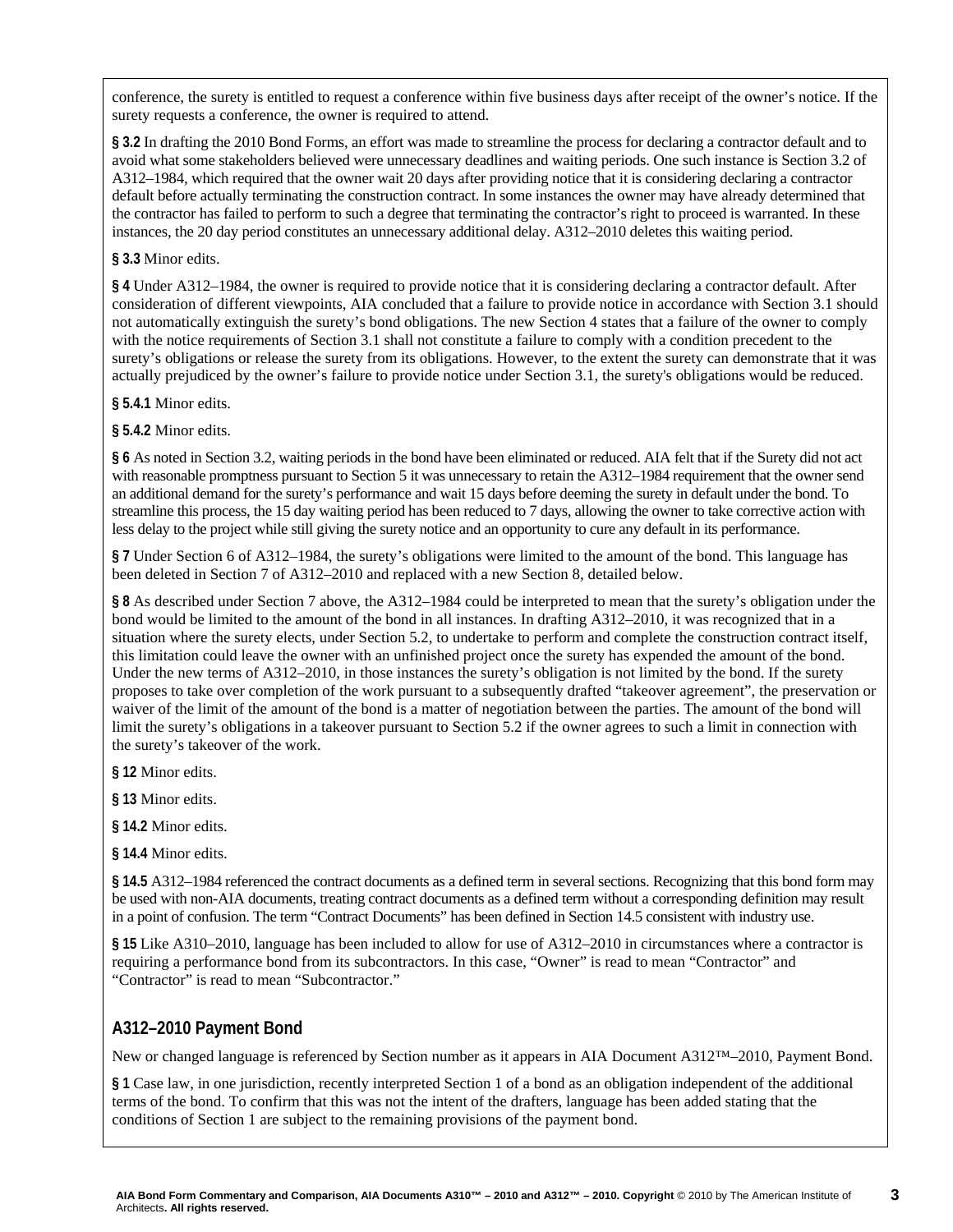**§ 2** Section 2 of A312–1984 has been reorganized in A312–2010 to better reflect the parties' obligations under the bond. Section 2 of A312–1984 has been separated into three separate sections, Sections 2 through 4, in the A312–2010. Section 2 of A312–2010 now states that the contractor and surety will not have any obligation under the bond if the contractor makes payment of all sums due claimants and indemnifies and holds harmless the owner from claims, demands, liens or suits by any person seeking payment for labor, materials or equipment furnished for use in the construction contract. This one paragraph eliminates the necessity to split the contractor's obligations into two subparagraphs as was done in Section 2 of A312–1984.

**§ 3** Under A312–1984 Section 2.2, the owner's right to provide notice of claims, demands, liens or suits and tender defense of those actions to the contractor and surety was awkwardly placed in a section meant to outline the obligations of the contractor under the bond. The drafters of A312–2010 felt that it would be clearer to include these obligations in a separate, new Section 3.

**§ 4** A312–1984 made it clear that the surety was jointly bound with the contractor to pay for all labor, materials and equipment furnished for use in the construction of the project. It also stated that the owner could provide notice to the contractor and surety of any claim, demand, lien or suit arising from the contractor's and surety's failure to meet these obligations. However, A312–1984 did not provide a clear trigger for the surety to correct this failure. Section 4 has been included in A312–2010 to clarify that the surety will defend, indemnify and hold harmless the owner against a duly tendered claim, demand, lien or suit upon the owner's satisfaction of the conditions described in Section 3 (notice and tender of defense).

**§ 5.1** The drafters of the A312–2010 Payment Bond were mindful of the differences between and different purposes of notices and claims. Section 4.2 of A312–1984 required a claimant that did not have a direct contract with the contractor to submit notice of nonpayment to the contractor. The claimant was then required to wait 30 days for a response before sending a notice to the surety, with a copy to the owner, stating that it had not been paid. This process has been streamlined. The 30 day waiting period has been eliminated. A claimant that does not have a direct contract with the contractor is now required only to provide a notice of non-payment to the contractor and then to submit a claim to the surety in accordance with Section 16.1. This streamlined process places the contractor on notice of the non-payment so that it can try to arrange, if appropriate, for the intervening subcontractor to pay the potential claimant. The claimant, however, need not wait and may send a "Claim" to the surety.

**§ 5.2** Modifications to Section 4.1 of A312–1984 are minor but worth noting. This Section has been moved to Section 5.2. In addition, the requirement that a notice of claim state with substantial accuracy the amount of the claim has been replaced with the defined term "Claim." The term "Claim" is defined in Section 16.1 and includes a list of items the claimant is required to provide to assist the surety in properly evaluating the claim.

**§ 6** Section 5 of A312–1984 recognized that there may be situations where the owner becomes aware of a claim, demand, lien or suit and provides notice to the contractor or surety. Under A312–1984, this was sufficient to satisfy the requirements of Section 4. Under A312–2010, the definition of "Claim" provides a clear description of the information required from a claimant to trigger the surety's evaluation and response period set forth in Section 7.1. Notice from the owner would be insufficient to meet these requirements. Therefore, Section 6 of A312–2010 recognizes that the owner can give the contractor a notice of non-payment pursuant to Section 5.1.1, but a claim under Section 5.1.2 or Section 5.2 must be submitted by the claimant to the surety.

**§ 7** Minor edits.

**§ 7.1** The 45 day period for the surety to respond to the claim included in Section 6.1 of A312–1984 was sometimes insufficient for the surety to compile adequate information related to the claim and to issue a response to the claimant. This period has been extended to 60 days under Section 7.1 of A312–2010.

**§ 7.3** Some recent court decisions have held that a surety's failure to strictly comply with its reply obligations under Section 6 of the A312–1984 Payment Bond would result in a waiver of the contractor's and surety's defenses under the bond. Section 7.3 has been added to address these decisions. A312–2010 expressly states that a failure of the surety to act under the bond is not a waiver of defenses, except for amounts upon which the surety and claimant have reached agreement. However, if the surety fails to send an answer and pay undisputed amounts within the times specified in the bond, the surety is required to indemnify a claimant for reasonable attorneys' fees incurred in recovering any sums found to be due and owing to the claimant.

**§ 8** While Section 8 of A312–2010 continues to recognize that the surety's obligation is generally limited to the amount of the bond, attorneys' fees to be paid under Section 7.3 do not reduce the amount of the bond available to pay claims. Language has been added stating that the surety's obligation is limited to the amount of the bond plus the amount of reasonable attorneys' fees payable under Section 7.3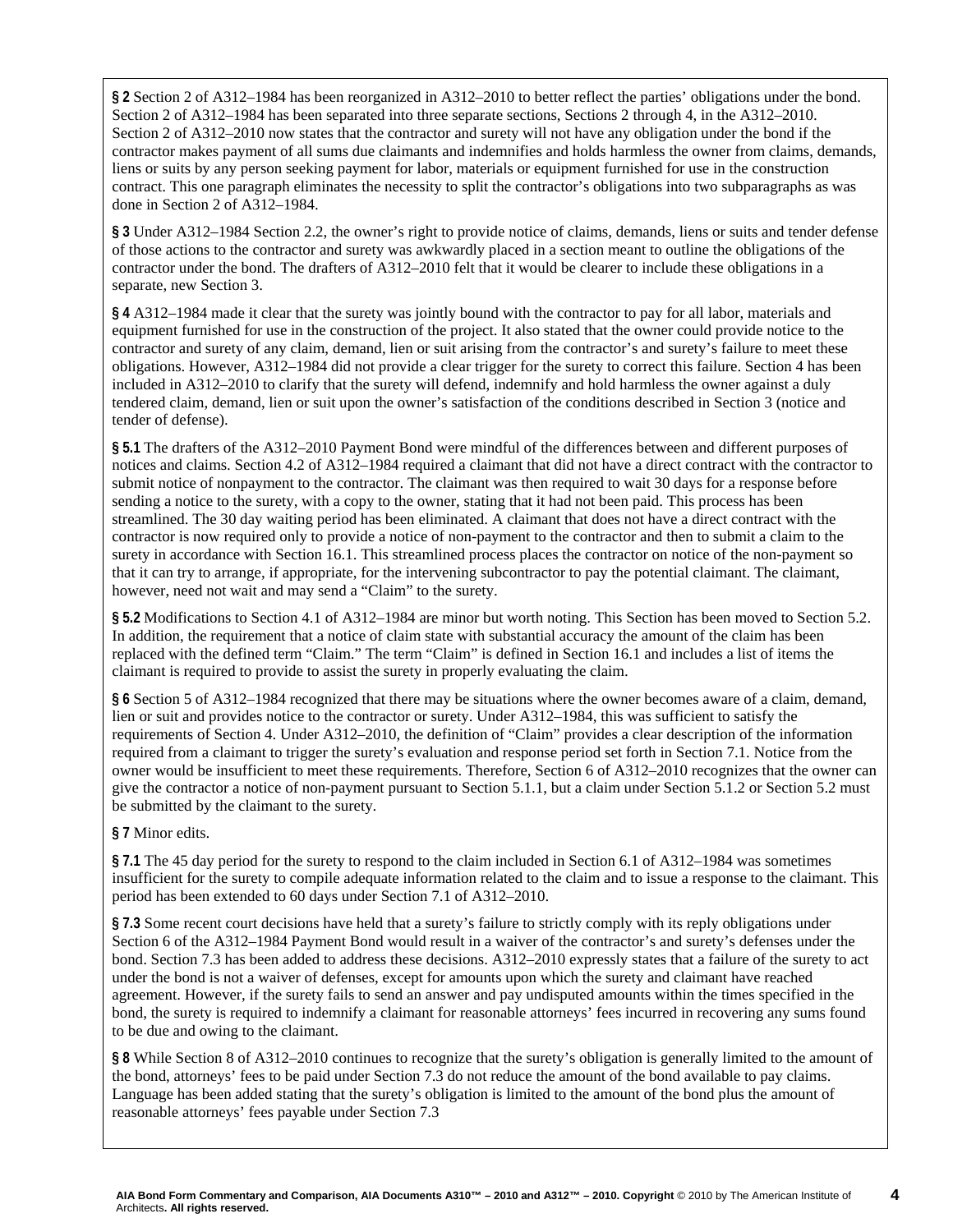**§ 12** Language has been added to Section 12 clarifying that actions under the bond must be brought in a court of competent jurisdiction in the state in which the project that is the subject of the construction contract is located. This will allow suit in the federal, as well as state, court even if the federal court for that state is not located in the same local jurisdiction as the project.

**§ 13** Minor edits.

**§ 14** Minor edits.

**§ 16.1** A312–1984 required claimants under the bond to provide notice of a claim. That notice, was sent to the surety to initiate a claim under the bond. The notice must only state with substantial accuracy the amount of the claim and, when a claimant did not have a direct contract with the contractor, the name of the party to whom the materials were furnished or supplied or for whom the labor was done or performed. A definition of "Claim" has been included in A312–2010 in order to provide the information necessary for the surety to begin evaluation of the merits of a claim. Additional information may be requested by the surety and furnished by the claimant to provide a fuller evaluation of the claim, but the submission to the surety by the claimant of the information included in the definition of a Claim is sufficient to trigger the 60 day evaluation and response period under Section 7.1.

**§ 16.2** The definition of a "Claimant" under the bond has been broadened to include any individual or entity that has rightfully asserted a claim under an applicable mechanics' lien or similar statute against the real property upon which the project is located. This was done because the previous definition only defined a claimant as a person or entity having a contract with the contractor or a subcontractor of the contractor. This language excluded any subcontractor below the third tier. Because one of the main intents of the payment bond is to protect the owner from liens, the definition of claimant has been expanded to include all rightful lien claimants.

**§ 16.3** Minor edits.

**§ 16.4** Minor edits.

**§ 16.5** A312–1984 referenced the Contract Documents as a defined term in several sections. Recognizing that this bond form may be used with non-AIA documents, treating contract documents as a defined term without a corresponding definition may result in a point of confusion. The term "Contract Documents" has been defined in Section 14.5 consistent with industry use.

**§ 17** Like A310–2010, language has been included to allow for use of the A312–2010 if a contractor is requiring a payment bond from its subcontractor. In this case, "Owner" is read to mean "Contractor" and "Contractor" is read to mean "Subcontractor."

| <b>A310 BID BOND COMPARISON</b>                                                                                                                                                                                                                                         |                                                                             |
|-------------------------------------------------------------------------------------------------------------------------------------------------------------------------------------------------------------------------------------------------------------------------|-----------------------------------------------------------------------------|
| AIA Document A310™-1970                                                                                                                                                                                                                                                 | AIA Document A310™-2010                                                     |
| KNOW ALL MEN BY THESE PRESENTS, that we<br>(Here insert full name and address or legal title of Contractor.)                                                                                                                                                            | CONTRACTOR:<br>(Name, legal status and address)                             |
| as Principal, hereinafter called the Principal, and<br>(Here insert full name and address or legal title of Surety.)                                                                                                                                                    | SURETY:<br>(Name, legal status and principal place of business)             |
| a corporation duly organized under the laws of the State of<br>as Surety, hereinafter called the Surety, are held and firmly<br>bound unto<br>(Here insert full name and address or legal title of Owner.)<br>as Obligee, hereinafter called the Obligee, in the sum of | OWNER:<br>(Name, legal status and address)<br><b>BOND AMOUNT:</b>           |
| Dollars (\$<br>for the payment of which sum well and truly to be made,<br>the said Principal and the said Surety, bind ourselves, our<br>heirs, executors, administrators, successors and assigns,<br>jointly and severally, firmly by these presents.                  | PROJECT:<br>(Name, location or address, and <b>Project number</b> , if any) |
| WHEREAS, the Principal has submitted a bid for<br>(Here insert full name, address and description of project.)                                                                                                                                                          |                                                                             |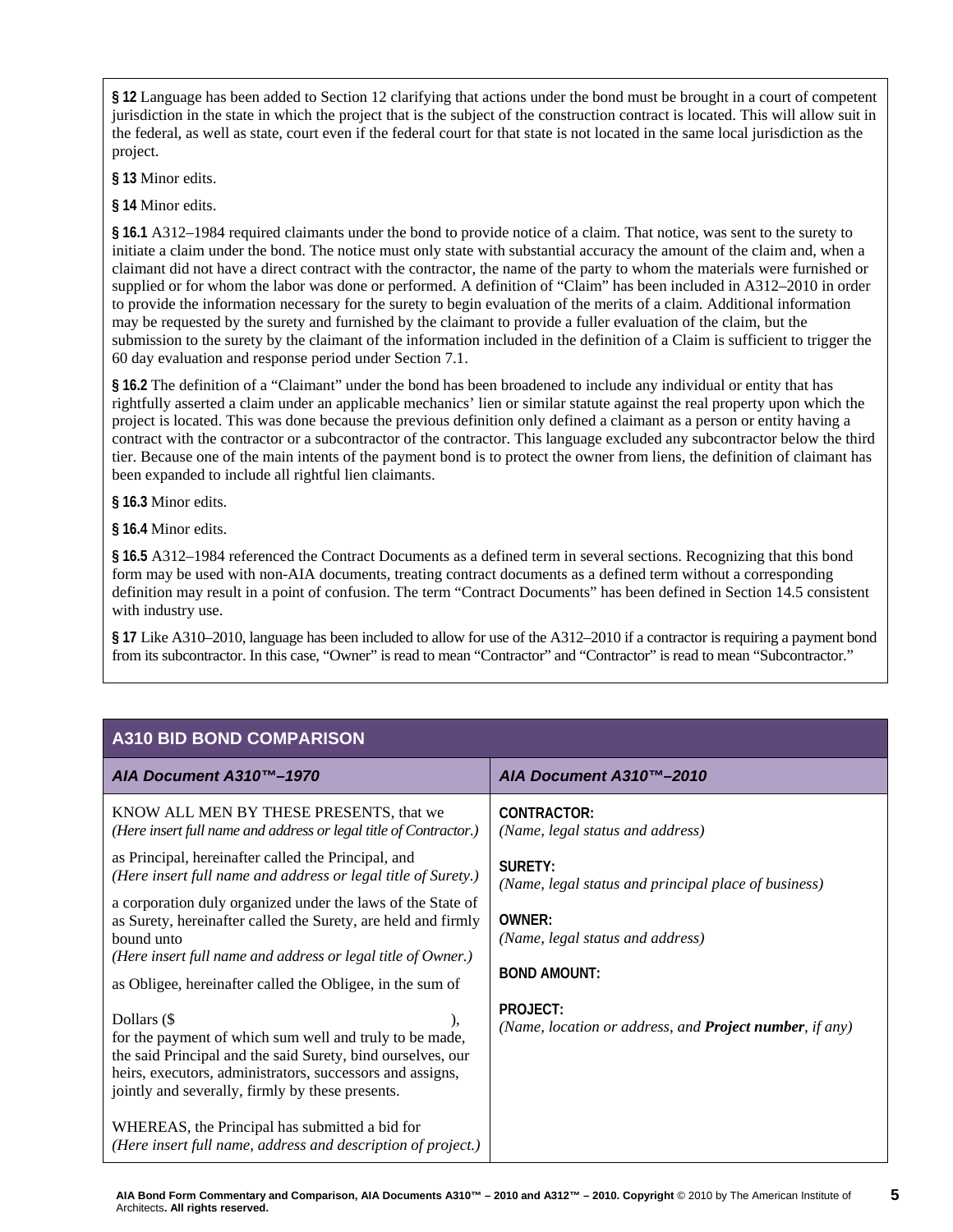| NOW, THEREFORE, if the Obligee shall accept the bid of<br>the Principal and the Principal shall enter into a Contract |
|-----------------------------------------------------------------------------------------------------------------------|
| with the Obligee in accordance with the terms of such bid,                                                            |
| and give such bond or bonds as may be specified in the                                                                |
| bidding or Contract Documents with good and sufficient                                                                |
| surety for the faithful performance of such Contract and                                                              |
| for the prompt payment of labor and material furnished in                                                             |
| the prosecution thereof, or in the event of the failure of the                                                        |
| Principal to enter such Contract and give such bond or                                                                |
| bonds, if the Principal shall pay to the Obligee the                                                                  |
| difference not to exceed the penalty hereof between the                                                               |
| amount specified in said bid and such larger amount for                                                               |
| which the Obligee may in good faith contract with another                                                             |
| party to perform the Work covered by said bid, then this                                                              |
| obligation shall be null and void, otherwise to remain in                                                             |
| full force and effect.                                                                                                |
|                                                                                                                       |

The Contractor and Surety are bound to the Owner in the amount set forth above, for the payment of which the Contractor and Surety bind themselves, their heirs, executors, administrators, successors and assigns, jointly and severally, as provided herein. The conditions of this Bond are such that **if the Owner accepts the bid of the Contractor within the time specified in the bid documents, or within such time period as may be agreed to by the Owner and Contractor**, and the Contractor either (1) enters into a contract with the Owner in accordance with the terms of such bid, and gives such bond or bonds as may be specified in the bidding or Contract Documents, **with a surety admitted in the jurisdiction of the Project and otherwise acceptable to the Owner**, for the faithful performance of such Contract and for the prompt payment of labor and material furnished in the prosecution thereof; or (2) pays to the Owner the difference, not to exceed the amount of this Bond, between the amount specified in said bid and such larger amount for which the Owner may in good faith contract with another party to perform the work covered by said bid, then this obligation shall be null and void, otherwise to remain in full force and effect. **The Surety hereby waives any notice of an agreement between the Owner and Contractor to extend the time in which the Owner may accept the bid. Waiver of notice by the Surety shall not apply to any extension exceeding sixty (60) days in the aggregate beyond the time for acceptance of bids specified in the bid documents, and the Owner and Contractor shall obtain the Surety's consent for an extension beyond sixty (60) days.**

 If this Bond is issued in connection with a subcontractor's bid to a Contractor, **the term Contractor in this Bond shall be deemed to be Subcontractor and the term Owner shall be deemed to be Contractor**.

**When this Bond has been furnished to comply with a statutory or other legal requirement in the location of the Project, any provision in this Bond conflicting with said statutory or legal requirement shall be deemed deleted herefrom and provisions conforming to such statutory or other legal requirement shall be deemed incorporated herein**. When so furnished, the intent is that this Bond shall be construed as a statutory bond and not as a common law bond.

| <b>A312 PERFORMANCE BOND COMPARISON</b>                            |                                                                    |
|--------------------------------------------------------------------|--------------------------------------------------------------------|
| AIA Document A312™-1984                                            | AIA Document A312™-2010                                            |
| § 1 The Contractor and the Surety, jointly and severally, bind     | § 1 The Contractor and Surety, jointly and severally, bind         |
| themselves, their heirs, executors, administrators, successors and | themselves, their heirs, executors, administrators, successors and |
| assigns to the Owner for the performance of the Construction       | assigns to the Owner for the performance of the Construction       |
| Contract, which is incorporated herein by reference.               | Contract, which is incorporated herein by reference.               |
| § 2 If the Contractor performs the Construction                    | § 2 If the Contractor performs the Construction Contract,          |
| Contract, the Surety and the Contractor shall have no              | the Surety and the Contractor shall have no obligation             |
| obligation under this Bond, except to participate in               | under this Bond, except when applicable to participate in a        |
| conferences as provided in Section 3.1.                            | conference as provided in Section 3.                               |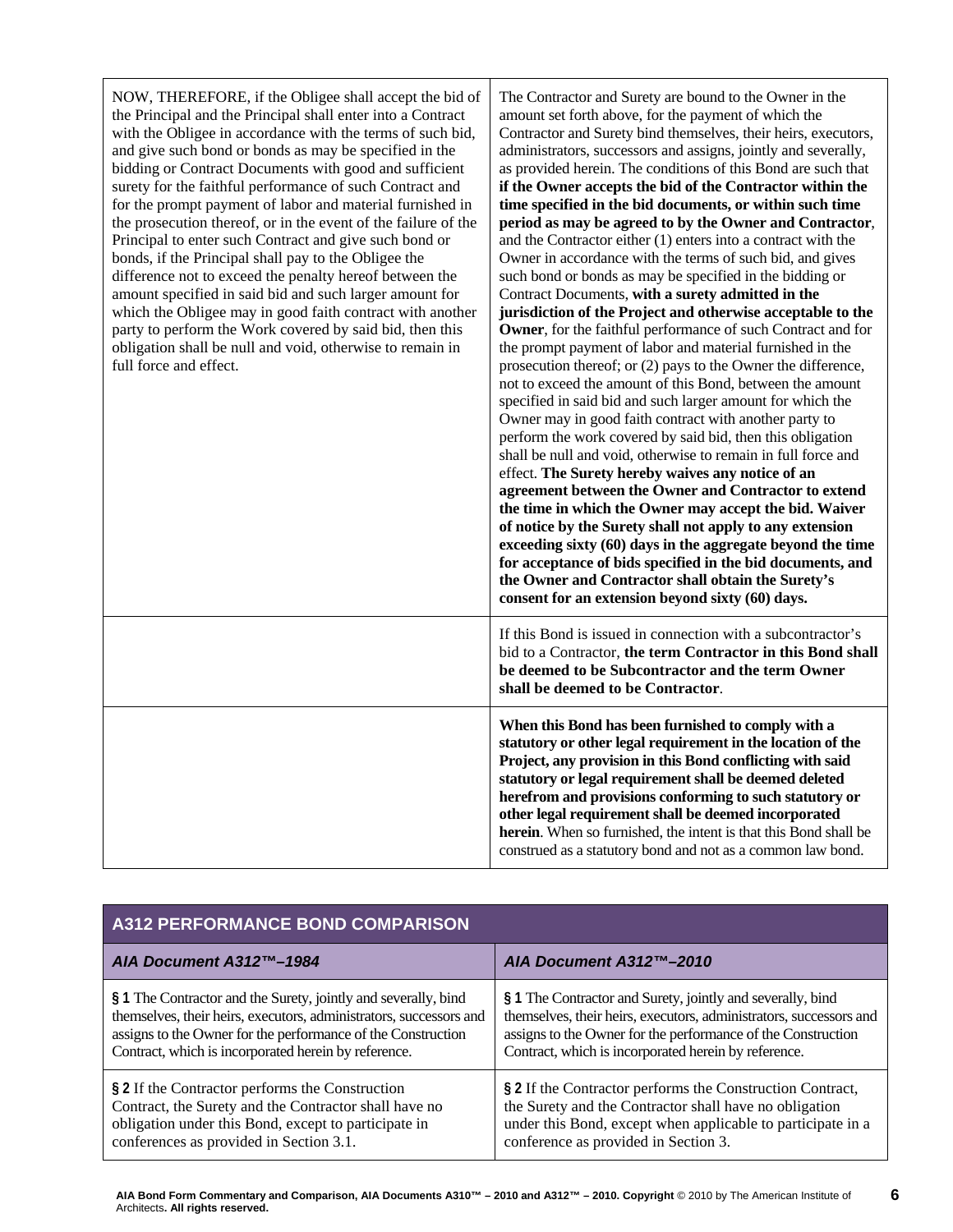| <b>A312 PERFORMANCE BOND COMPARISON</b>                                                                                                                                                                                                                                                                                                                                                                                                                                                                                                                                                                                                                                                        |                                                                                                                                                                                                                                                                                                                                                                                                                                                                                                                                                                                                                                                                                                                                                                                                                                                                                                                                                                                                                       |  |
|------------------------------------------------------------------------------------------------------------------------------------------------------------------------------------------------------------------------------------------------------------------------------------------------------------------------------------------------------------------------------------------------------------------------------------------------------------------------------------------------------------------------------------------------------------------------------------------------------------------------------------------------------------------------------------------------|-----------------------------------------------------------------------------------------------------------------------------------------------------------------------------------------------------------------------------------------------------------------------------------------------------------------------------------------------------------------------------------------------------------------------------------------------------------------------------------------------------------------------------------------------------------------------------------------------------------------------------------------------------------------------------------------------------------------------------------------------------------------------------------------------------------------------------------------------------------------------------------------------------------------------------------------------------------------------------------------------------------------------|--|
| AIA Document A312™-1984                                                                                                                                                                                                                                                                                                                                                                                                                                                                                                                                                                                                                                                                        | AIA Document A312™-2010                                                                                                                                                                                                                                                                                                                                                                                                                                                                                                                                                                                                                                                                                                                                                                                                                                                                                                                                                                                               |  |
| § 3 If there is no Owner Default, the Surety's obligation<br>under this Bond shall arise after:                                                                                                                                                                                                                                                                                                                                                                                                                                                                                                                                                                                                | § 3 If there is no Owner Default under the Construction<br>Contract, the Surety's obligation under this Bond shall arise after                                                                                                                                                                                                                                                                                                                                                                                                                                                                                                                                                                                                                                                                                                                                                                                                                                                                                        |  |
| § 3.1 The Owner has notified the Contractor and the Surety<br>at its address described in Section 10 below that the Owner<br>is considering declaring a Contractor Default and has<br>requested and attempted to arrange a conference with the<br>Contractor and the Surety to be held not later than fifteen<br>days after receipt of such notice to discuss methods of<br>performing the Construction Contract. If the Owner, the<br>Contractor and the Surety agree, the Contractor shall be<br>allowed a reasonable time to perform the Construction<br>Contract, but such an agreement shall not waive the<br>Owner's right, if any, subsequently to declare a Contractor<br>Default; and | .1 the Owner first provides notice to the Contractor and<br>the Surety that the Owner is considering declaring a<br>Contractor Default. Such notice shall indicate<br>whether the Owner is requesting a conference<br>among the Owner, Contractor and Surety to<br>discuss the Contractor's performance. If the<br>Owner does not request a conference, the Surety<br>may, within five (5) business days after receipt of<br>the Owner's notice, request such a conference. If<br>the Surety timely requests a conference, the<br>Owner shall attend. Unless the Owner agrees<br>otherwise, any conference requested under this<br>Section 3.1 shall be held within ten (10) business<br>days of the Surety's receipt of the Owner's notice. If<br>the Owner, the Contractor and the Surety agree, the<br>Contractor shall be allowed a reasonable time to<br>perform the Construction Contract, but such an<br>agreement shall not waive the Owner's right, if any,<br>subsequently to declare a Contractor Default; |  |
| § 3.2 The Owner has declared a Contractor Default and<br>formally terminated the Contractor's right to complete the<br>contract. Such Contractor Default shall not be declared<br>earlier than twenty days after the Contractor and the<br>Surety have received notice as provided in Section 3.1; and                                                                                                                                                                                                                                                                                                                                                                                         | .2 the Owner declares a Contractor Default, terminates<br>the Construction Contract and notifies the Surety; and                                                                                                                                                                                                                                                                                                                                                                                                                                                                                                                                                                                                                                                                                                                                                                                                                                                                                                      |  |
| § 3.3 The Owner has agreed to pay the Balance of the<br>Contract Price to the Surety in accordance with the terms of<br>the Construction Contract or to a contractor selected to<br>perform the Construction Contract in accordance with the<br>terms of the contract with the Owner.                                                                                                                                                                                                                                                                                                                                                                                                          | .3 the Owner has agreed to pay the Balance of the<br>Contract Price in accordance with the terms of the<br>Construction Contract to the Surety or to a contractor<br>selected to perform the Construction Contract.                                                                                                                                                                                                                                                                                                                                                                                                                                                                                                                                                                                                                                                                                                                                                                                                   |  |
|                                                                                                                                                                                                                                                                                                                                                                                                                                                                                                                                                                                                                                                                                                | §4 Failure on the part of the Owner to comply with the<br>notice requirement in Section 3.1 shall not constitute a<br>failure to comply with a condition precedent to the Surety's<br>obligations, or release the Surety from its obligations, except<br>to the extent the Surety demonstrates actual prejudice.                                                                                                                                                                                                                                                                                                                                                                                                                                                                                                                                                                                                                                                                                                      |  |
| §4 When the Owner has satisfied the conditions of<br>Section 3, the Surety shall promptly and at the Surety's<br>expense take one of the following actions:                                                                                                                                                                                                                                                                                                                                                                                                                                                                                                                                    | § 5 When the Owner has satisfied the conditions of<br>Section 3, the Surety shall promptly and at the Surety's<br>expense take one of the following actions:                                                                                                                                                                                                                                                                                                                                                                                                                                                                                                                                                                                                                                                                                                                                                                                                                                                          |  |
| § 4.1 Arrange for the Contractor, with consent of the Owner,<br>to perform and complete the Construction Contract; or                                                                                                                                                                                                                                                                                                                                                                                                                                                                                                                                                                          | § 5.1 Arrange for the Contractor, with the consent of the<br>Owner, to perform and complete the Construction Contract;                                                                                                                                                                                                                                                                                                                                                                                                                                                                                                                                                                                                                                                                                                                                                                                                                                                                                                |  |
| §4.2 Undertake to perform and complete the Construction<br>Contract itself, through its agents or through independent<br>contractors; or                                                                                                                                                                                                                                                                                                                                                                                                                                                                                                                                                       | § 5.2 Undertake to perform and complete the Construction<br>Contract itself, through its agents or independent contractors;                                                                                                                                                                                                                                                                                                                                                                                                                                                                                                                                                                                                                                                                                                                                                                                                                                                                                           |  |
| §4.3 Obtain bids or negotiated proposals from qualified<br>contractors acceptable to the Owner for a contract for<br>performance and completion of the Construction Contract,                                                                                                                                                                                                                                                                                                                                                                                                                                                                                                                  | § 5.3 Obtain bids or negotiated proposals from qualified<br>contractors acceptable to the Owner for a contract for<br>performance and completion of the Construction Contract,                                                                                                                                                                                                                                                                                                                                                                                                                                                                                                                                                                                                                                                                                                                                                                                                                                        |  |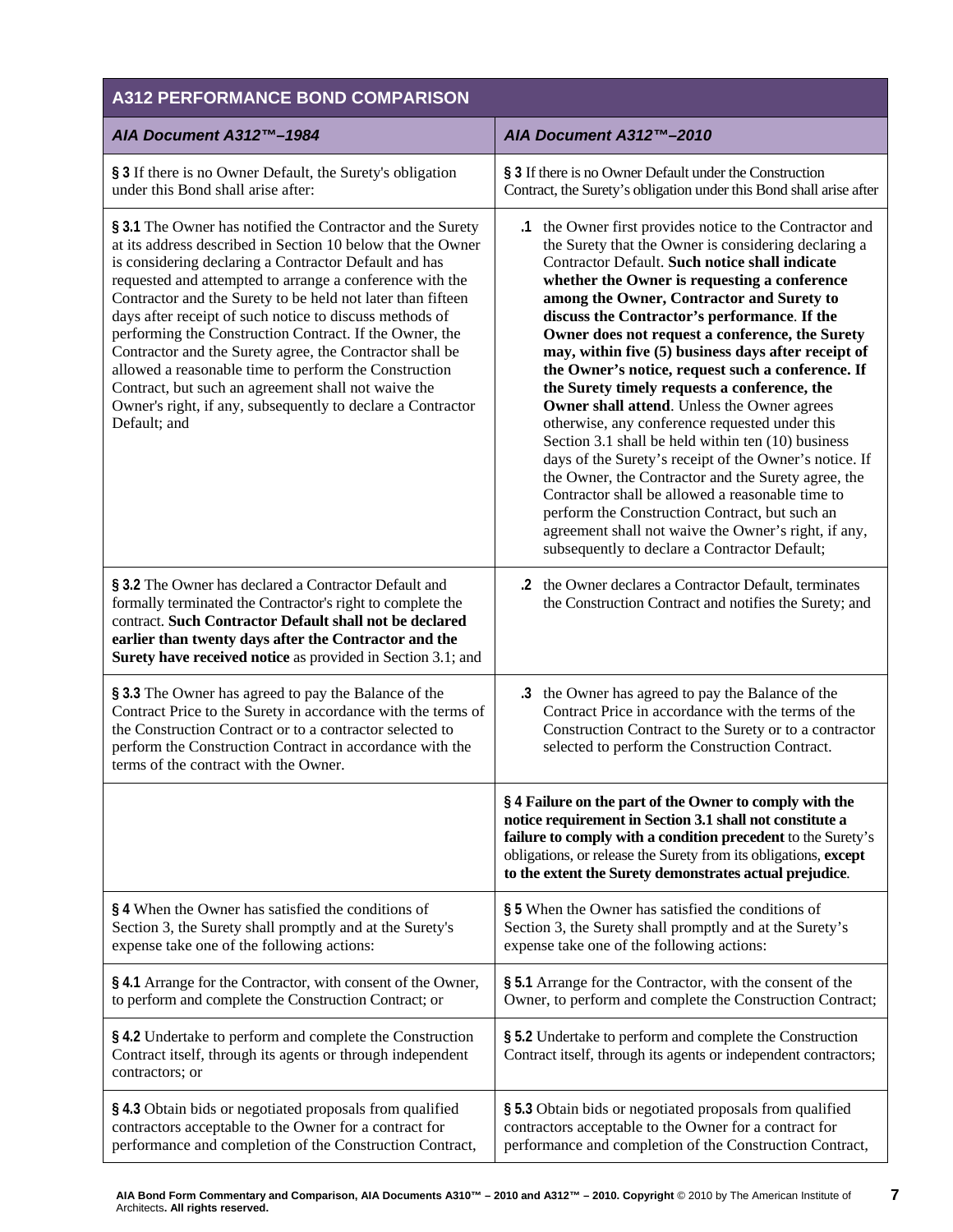| <b>A312 PERFORMANCE BOND COMPARISON</b>                                                                                                                                                                                                                                                                                                                                                                                                                                                                                                                                                                                                                                                                                  |                                                                                                                                                                                                                                                                                                                                                                                                                                                                                                  |  |
|--------------------------------------------------------------------------------------------------------------------------------------------------------------------------------------------------------------------------------------------------------------------------------------------------------------------------------------------------------------------------------------------------------------------------------------------------------------------------------------------------------------------------------------------------------------------------------------------------------------------------------------------------------------------------------------------------------------------------|--------------------------------------------------------------------------------------------------------------------------------------------------------------------------------------------------------------------------------------------------------------------------------------------------------------------------------------------------------------------------------------------------------------------------------------------------------------------------------------------------|--|
| AIA Document A312™-1984                                                                                                                                                                                                                                                                                                                                                                                                                                                                                                                                                                                                                                                                                                  | AIA Document A312™-2010                                                                                                                                                                                                                                                                                                                                                                                                                                                                          |  |
| arrange for a contract to be prepared for execution by the                                                                                                                                                                                                                                                                                                                                                                                                                                                                                                                                                                                                                                                               | arrange for a contract to be prepared for execution by the                                                                                                                                                                                                                                                                                                                                                                                                                                       |  |
| Owner and the contractor selected with the Owner's                                                                                                                                                                                                                                                                                                                                                                                                                                                                                                                                                                                                                                                                       | Owner and a contractor selected with the Owner's                                                                                                                                                                                                                                                                                                                                                                                                                                                 |  |
| concurrence, to be secured with performance and payment                                                                                                                                                                                                                                                                                                                                                                                                                                                                                                                                                                                                                                                                  | concurrence, to be secured with performance and payment                                                                                                                                                                                                                                                                                                                                                                                                                                          |  |
| bonds executed by a qualified surety equivalent to the                                                                                                                                                                                                                                                                                                                                                                                                                                                                                                                                                                                                                                                                   | bonds executed by a qualified surety equivalent to the                                                                                                                                                                                                                                                                                                                                                                                                                                           |  |
| bonds issued on the Construction Contract, and pay to the                                                                                                                                                                                                                                                                                                                                                                                                                                                                                                                                                                                                                                                                | bonds issued on the Construction Contract, and pay to the                                                                                                                                                                                                                                                                                                                                                                                                                                        |  |
| Owner the amount of damages as described in Section 6 in                                                                                                                                                                                                                                                                                                                                                                                                                                                                                                                                                                                                                                                                 | Owner the amount of damages as described in Section 7 in                                                                                                                                                                                                                                                                                                                                                                                                                                         |  |
| excess of the Balance of the Contract Price incurred by the                                                                                                                                                                                                                                                                                                                                                                                                                                                                                                                                                                                                                                                              | excess of the Balance of the Contract Price incurred by the                                                                                                                                                                                                                                                                                                                                                                                                                                      |  |
| Owner resulting from the Contractor's default; or                                                                                                                                                                                                                                                                                                                                                                                                                                                                                                                                                                                                                                                                        | Owner as a result of the Contractor Default; or                                                                                                                                                                                                                                                                                                                                                                                                                                                  |  |
| §4.4 Waive its right to perform and complete, arrange for                                                                                                                                                                                                                                                                                                                                                                                                                                                                                                                                                                                                                                                                | § 5.4 Waive its right to perform and complete, arrange for                                                                                                                                                                                                                                                                                                                                                                                                                                       |  |
| completion, or obtain a new contractor and with reasonable                                                                                                                                                                                                                                                                                                                                                                                                                                                                                                                                                                                                                                                               | completion, or obtain a new contractor and with reasonable                                                                                                                                                                                                                                                                                                                                                                                                                                       |  |
| promptness under the circumstances:                                                                                                                                                                                                                                                                                                                                                                                                                                                                                                                                                                                                                                                                                      | promptness under the circumstances:                                                                                                                                                                                                                                                                                                                                                                                                                                                              |  |
| .1 After investigation, determine the amount for which                                                                                                                                                                                                                                                                                                                                                                                                                                                                                                                                                                                                                                                                   | .1 After investigation, determine the amount for which                                                                                                                                                                                                                                                                                                                                                                                                                                           |  |
| it may be liable to the Owner and, as soon as                                                                                                                                                                                                                                                                                                                                                                                                                                                                                                                                                                                                                                                                            | it may be liable to the Owner and, as soon as                                                                                                                                                                                                                                                                                                                                                                                                                                                    |  |
| practicable after the amount is determined, tender                                                                                                                                                                                                                                                                                                                                                                                                                                                                                                                                                                                                                                                                       | practicable after the amount is determined, make                                                                                                                                                                                                                                                                                                                                                                                                                                                 |  |
| payment therefor to the Owner; or                                                                                                                                                                                                                                                                                                                                                                                                                                                                                                                                                                                                                                                                                        | payment to the Owner; or                                                                                                                                                                                                                                                                                                                                                                                                                                                                         |  |
| .2 Deny liability in whole or in part and notify the                                                                                                                                                                                                                                                                                                                                                                                                                                                                                                                                                                                                                                                                     | .2 Deny liability in whole or in part and notify the                                                                                                                                                                                                                                                                                                                                                                                                                                             |  |
| Owner citing reasons therefor.                                                                                                                                                                                                                                                                                                                                                                                                                                                                                                                                                                                                                                                                                           | Owner, citing the reasons for denial.                                                                                                                                                                                                                                                                                                                                                                                                                                                            |  |
| § 5 If the Surety does not proceed as provided in Section 4                                                                                                                                                                                                                                                                                                                                                                                                                                                                                                                                                                                                                                                              | § 6 If the Surety does not proceed as provided in Section 5                                                                                                                                                                                                                                                                                                                                                                                                                                      |  |
| with reasonable promptness, the Surety shall be deemed to                                                                                                                                                                                                                                                                                                                                                                                                                                                                                                                                                                                                                                                                | with reasonable promptness, the Surety shall be deemed to                                                                                                                                                                                                                                                                                                                                                                                                                                        |  |
| be in default on this Bond fifteen days after receipt of an                                                                                                                                                                                                                                                                                                                                                                                                                                                                                                                                                                                                                                                              | be in default on this Bond seven days after receipt of an                                                                                                                                                                                                                                                                                                                                                                                                                                        |  |
| additional written notice from the Owner to the Surety                                                                                                                                                                                                                                                                                                                                                                                                                                                                                                                                                                                                                                                                   | additional written notice from the Owner to the Surety                                                                                                                                                                                                                                                                                                                                                                                                                                           |  |
| demanding that the Surety perform its obligations under                                                                                                                                                                                                                                                                                                                                                                                                                                                                                                                                                                                                                                                                  | demanding that the Surety perform its obligations under                                                                                                                                                                                                                                                                                                                                                                                                                                          |  |
| this Bond, and the Owner shall be entitled to enforce any                                                                                                                                                                                                                                                                                                                                                                                                                                                                                                                                                                                                                                                                | this Bond, and the Owner shall be entitled to enforce any                                                                                                                                                                                                                                                                                                                                                                                                                                        |  |
| remedy available to the Owner. If the Surety proceeds as                                                                                                                                                                                                                                                                                                                                                                                                                                                                                                                                                                                                                                                                 | remedy available to the Owner. If the Surety proceeds as                                                                                                                                                                                                                                                                                                                                                                                                                                         |  |
| provided in Section 4.4, and the Owner refuses the payment                                                                                                                                                                                                                                                                                                                                                                                                                                                                                                                                                                                                                                                               | provided in Section 5.4, and the Owner refuses the payment                                                                                                                                                                                                                                                                                                                                                                                                                                       |  |
| tendered or the Surety has denied liability, in whole or in                                                                                                                                                                                                                                                                                                                                                                                                                                                                                                                                                                                                                                                              | or the Surety has denied liability, in whole or in part,                                                                                                                                                                                                                                                                                                                                                                                                                                         |  |
| part, without further notice the Owner shall be entitled to                                                                                                                                                                                                                                                                                                                                                                                                                                                                                                                                                                                                                                                              | without further notice the Owner shall be entitled to enforce                                                                                                                                                                                                                                                                                                                                                                                                                                    |  |
| enforce any remedy available to the Owner.                                                                                                                                                                                                                                                                                                                                                                                                                                                                                                                                                                                                                                                                               | any remedy available to the Owner.                                                                                                                                                                                                                                                                                                                                                                                                                                                               |  |
| § 6 After the Owner has terminated the Contractor's right to<br>complete the Construction Contract, and if the Surety elects<br>to act under Section 4.1, 4.2, or 4.3 above, then the<br>responsibilities of the Surety to the Owner shall not be<br>greater than those of the Contractor under the Construction<br>Contract, and the responsibilities of the Owner to the<br>Surety shall not be greater than those of the Owner under<br>the Construction Contract. To the limit of the amount of<br>this Bond, but subject to commitment by the Owner of the<br>Balance of the Contract Price to mitigation of costs and<br>damages on the Construction Contract, the Surety is<br>obligated without duplication for: | § 7 If the Surety elects to act under Section 5.1, 5.2 or 5.3,<br>then the responsibilities of the Surety to the Owner shall not<br>be greater than those of the Contractor under the<br>Construction Contract, and the responsibilities of the Owner<br>to the Surety shall not be greater than those of the Owner<br>under the Construction Contract. Subject to the commitment<br>by the Owner to pay the Balance of the Contract Price, the<br>Surety is obligated, without duplication, for |  |
| § 6.1 The responsibilities of the Contractor for correction of<br>defective work and completion of the Construction Contract;                                                                                                                                                                                                                                                                                                                                                                                                                                                                                                                                                                                            | .1 the responsibilities of the Contractor for correction of<br>defective work and completion of the Construction<br>Contract;                                                                                                                                                                                                                                                                                                                                                                    |  |
| § 6.2 Additional legal, design professional and delay costs<br>resulting from the Contractor's Default, and resulting from<br>the actions or failure to act of the Surety under Section 4; and                                                                                                                                                                                                                                                                                                                                                                                                                                                                                                                           | .2 additional legal, design professional and delay costs<br>resulting from the Contractor's Default, and resulting<br>from the actions or failure to act of the Surety under<br>Section 5; and                                                                                                                                                                                                                                                                                                   |  |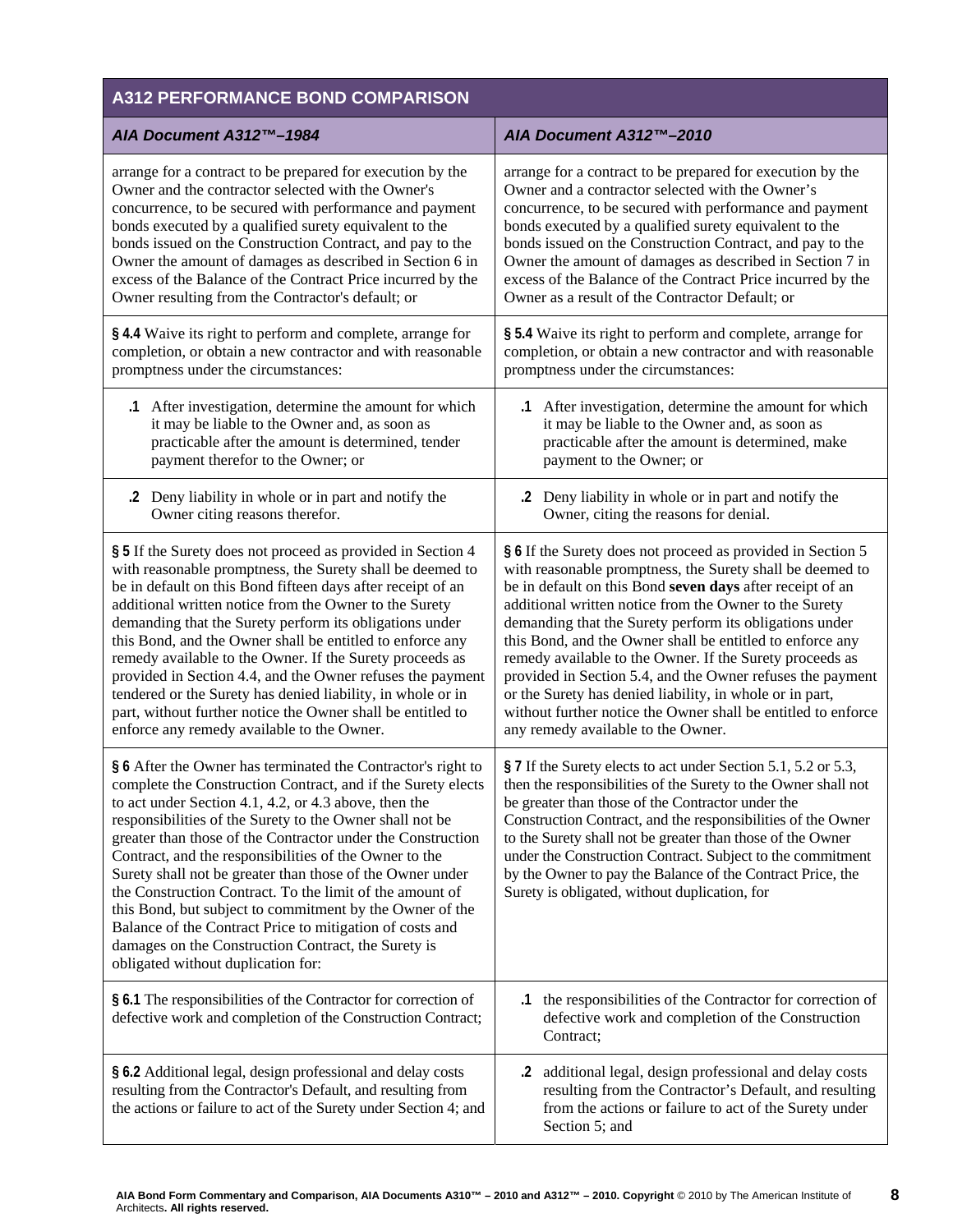| <b>A312 PERFORMANCE BOND COMPARISON</b>                        |                                                                                                                                 |
|----------------------------------------------------------------|---------------------------------------------------------------------------------------------------------------------------------|
| AIA Document A312™-1984                                        | AIA Document A312™-2010                                                                                                         |
| § 6.3 Liquidated damages, or if no liquidated damages are      | .3 liquidated damages, or if no liquidated damages are                                                                          |
| specified in the Construction Contract, actual damages         | specified in the Construction Contract, actual                                                                                  |
| caused by delayed performance or non-performance of the        | damages caused by delayed performance or non-                                                                                   |
| Contractor.                                                    | performance of the Contractor.                                                                                                  |
|                                                                | § 8 If the Surety elects to act under Section 5.1, 5.3 or 5.4,<br>the Surety's liability is limited to the amount of this Bond. |
| § 7 The Surety shall not be liable to the Owner or others for  | § 9 The Surety shall not be liable to the Owner or others for                                                                   |
| obligations of the Contractor that are unrelated to the        | obligations of the Contractor that are unrelated to the                                                                         |
| Construction Contract, and the Balance of the Contract         | Construction Contract, and the Balance of the Contract                                                                          |
| Price shall not be reduced or set off on account of any such   | Price shall not be reduced or set off on account of any such                                                                    |
| unrelated obligations. No right of action shall accrue on this | unrelated obligations. No right of action shall accrue on this                                                                  |
| Bond to any person or entity other than the Owner or its       | Bond to any person or entity other than the Owner or its                                                                        |
| heirs, executors, administrators or successors.                | heirs, executors, administrators, successors and assigns.                                                                       |
| § 8 The Surety hereby waives notice of any change,             | § 10 The Surety hereby waives notice of any change,                                                                             |
| including changes of time, to the Construction Contract or to  | including changes of time, to the Construction Contract or to                                                                   |
| related subcontracts, purchase orders and other obligations.   | related subcontracts, purchase orders and other obligations.                                                                    |
| § 9 Any proceeding, legal or equitable, under this Bond        | § 11 Any proceeding, legal or equitable, under this Bond                                                                        |
| may be instituted in any court of competent jurisdiction in    | may be instituted in any court of competent jurisdiction in                                                                     |
| the location in which the work or part of the work is located  | the location in which the work or part of the work is located                                                                   |
| and shall be instituted within two years after Contractor      | and shall be instituted within two years after a declaration                                                                    |
| Default or within two years after the Contractor ceased        | of Contractor Default or within two years after the                                                                             |
| working or within two years after the Surety refuses or fails  | Contractor ceased working or within two years after the                                                                         |
| to perform its obligations under this Bond, whichever          | Surety refuses or fails to perform its obligations under this                                                                   |
| occurs first. If the provisions of this Paragraph are void or  | Bond, whichever occurs first. If the provisions of this                                                                         |
| prohibited by law, the minimum period of limitation            | Paragraph are void or prohibited by law, the minimum                                                                            |
| available to sureties as a defense in the jurisdiction of the  | period of limitation available to sureties as a defense in the                                                                  |
| suit shall be applicable.                                      | jurisdiction of the suit shall be applicable.                                                                                   |
| § 10 Notice to the Surety, the Owner or the Contractor shall   | § 12 Notice to the Surety, the Owner or the Contractor shall                                                                    |
| be mailed or delivered to the address shown on the             | be mailed or delivered to the address shown on the page on                                                                      |
| signature page.                                                | which their signature appears.                                                                                                  |
| § 11 When this Bond has been furnished to comply with a        | § 13 When this Bond has been furnished to comply with a                                                                         |
| statutory or other legal requirement in the location where     | statutory or other legal requirement in the location where                                                                      |
| the construction was to be performed, any provision in this    | the construction was to be performed, any provision in this                                                                     |
| Bond conflicting with said statutory or legal requirement      | Bond conflicting with said statutory or legal requirement                                                                       |
| shall be deemed deleted here from and provisions               | shall be deemed deleted herefrom and provisions                                                                                 |
| conforming to such statutory or other legal requirement        | conforming to such statutory or other legal requirement                                                                         |
| shall be deemed incorporated herein. The intent is that this   | shall be deemed incorporated herein. When so furnished,                                                                         |
| Bond shall be construed as a statutory bond and not as a       | the intent is that this Bond shall be construed as a statutory                                                                  |
| common law bond.                                               | bond and not as a common law bond.                                                                                              |
| § 12 DEFINITIONS                                               | § 14 DEFINITIONS                                                                                                                |
| §12.1 Balance of the Contract Price: The total amount          | § 14.1 Balance of the Contract Price. The total amount                                                                          |
| payable by the Owner to the Contractor under the               | payable by the Owner to the Contractor under the                                                                                |
| Construction Contract after all proper adjustments have        | Construction Contract after all proper adjustments have                                                                         |
| been made, including allowance to the Contractor of any        | been made, including allowance to the Contractor of any                                                                         |
| amounts received or to be received by the Owner in             | amounts received or to be received by the Owner in                                                                              |
| settlement of insurance or other claims for damages to         | settlement of insurance or other claims for damages to                                                                          |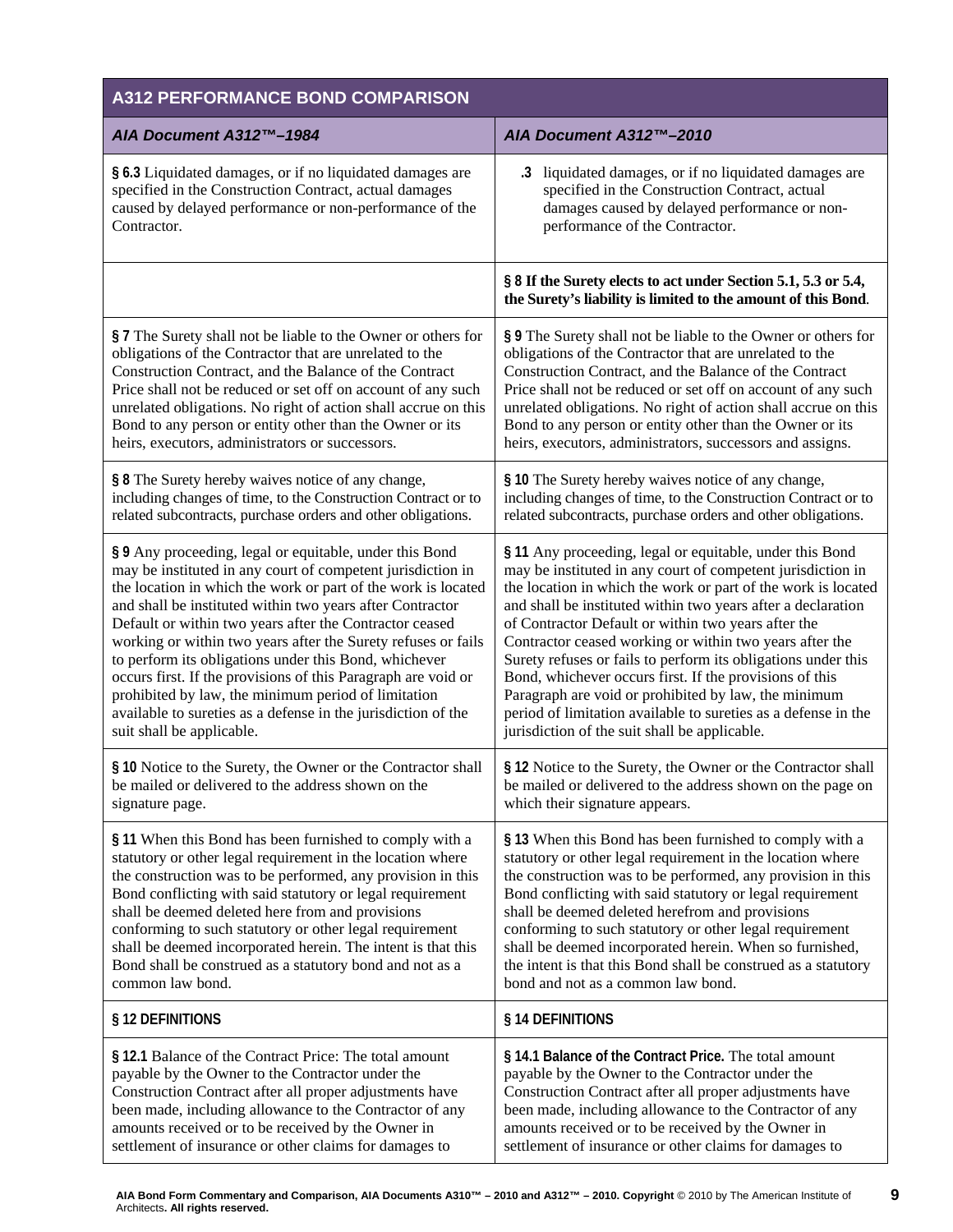| <b>A312 PERFORMANCE BOND COMPARISON</b>                                                                                                                                                                                            |                                                                                                                                                                                                                                                                |
|------------------------------------------------------------------------------------------------------------------------------------------------------------------------------------------------------------------------------------|----------------------------------------------------------------------------------------------------------------------------------------------------------------------------------------------------------------------------------------------------------------|
| AIA Document A312™-1984                                                                                                                                                                                                            | AIA Document A312™-2010                                                                                                                                                                                                                                        |
| which the Contractor is entitled, reduced by all valid and<br>proper payments made to or on behalf of the Contractor<br>under the Construction Contract.                                                                           | which the Contractor is entitled, reduced by all valid and<br>proper payments made to or on behalf of the Contractor<br>under the Construction Contract.                                                                                                       |
| §12.2 Construction Contract: The agreement between the<br>Owner and the Contractor identified on the signature page,<br>including all Contract Documents and changes thereto.                                                      | § 14.2 Construction Contract. The agreement between the<br>Owner and Contractor identified on the cover page,<br>including all Contract Documents and changes made to the<br>agreement and the Contract Documents.                                             |
| § 12.3 Contractor Default: Failure of the Contractor, which has<br>neither been remedied nor waived, to perform or otherwise to<br>comply with the terms of the Construction Contract.                                             | § 14.3 Contractor Default. Failure of the Contractor, which<br>has not been remedied or waived, to perform or otherwise to<br>comply with a material term of the Construction Contract.                                                                        |
| § 12.4 Owner Default: Failure of the Owner, which has<br>neither been remedied nor waived, to pay the Contractor as<br>required by the Construction Contract or to perform and<br>complete or comply with the other terms thereof. | § 14.4 Owner Default. Failure of the Owner, which has not been<br>remedied or waived, to pay the Contractor as required under the<br>Construction Contract or to perform and complete or comply<br>with the other material terms of the Construction Contract. |
|                                                                                                                                                                                                                                    | § 14.5 Contract Documents. All the documents that<br>comprise the agreement between the Owner and<br>Contractor.                                                                                                                                               |
|                                                                                                                                                                                                                                    | § 15 If this Bond is issued for an agreement between a<br>Contractor and subcontractor, the term Contractor in this<br>Bond shall be deemed to be Subcontractor and the term<br>Owner shall be deemed to be Contractor.                                        |
| § 13 MODIFICATIONS TO THIS BOND ARE AS FOLLOWS:                                                                                                                                                                                    | §16 Modifications to this bond are as follows:                                                                                                                                                                                                                 |

| <b>A312 PAYMENT BOND COMPARISON</b> |  |
|-------------------------------------|--|
|                                     |  |

| AIA Document A312™-1984                                                                                                                                                                                                                                                                                                                                              | AIA Document A312™-2010                                                                                                                                                                                                                                                                                                                                  |
|----------------------------------------------------------------------------------------------------------------------------------------------------------------------------------------------------------------------------------------------------------------------------------------------------------------------------------------------------------------------|----------------------------------------------------------------------------------------------------------------------------------------------------------------------------------------------------------------------------------------------------------------------------------------------------------------------------------------------------------|
| §1 The Contractor and the Surety, jointly and severally<br>bind themselves, their heirs, executors, administrators,<br>successors and assigns to the Owner to pay for labor,<br>materials and equipment furnished for use in the<br>performance of the Construction Contract, which is<br>incorporated herein by reference.                                          | §1 The Contractor and Surety, jointly and severally, bind<br>themselves, their heirs, executors, administrators, successors<br>and assigns to the Owner to pay for labor, materials and<br>equipment furnished for use in the performance of the<br>Construction Contract, which is incorporated herein by<br>reference, subject to the following terms. |
| § 2 With respect to the Owner, this obligation shall be null<br>and void if the Contractor:                                                                                                                                                                                                                                                                          |                                                                                                                                                                                                                                                                                                                                                          |
| § 2.1 Promptly makes payment, directly or indirectly, for all<br>sums due Claimants, and                                                                                                                                                                                                                                                                             |                                                                                                                                                                                                                                                                                                                                                          |
| § 2.2 Defends, indemnifies and holds harmless the Owner<br>from claims, demands, liens or suits by any person or entity<br>whose claim, demand, lien or suit is for the payment for<br>labor, materials or equipment furnished for use in the<br>performance of the Construction Contract, provided the<br>Owner has promptly notified the Contractor and the Surety | § 2 If the Contractor promptly makes payment of all<br>sums due to Claimants, and defends, indemnifies and<br>holds harmless the Owner from claims, demands, liens<br>or suits by any person or entity seeking payment for<br>labor, materials or equipment furnished for use in the<br>performance of the Construction Contract, then the               |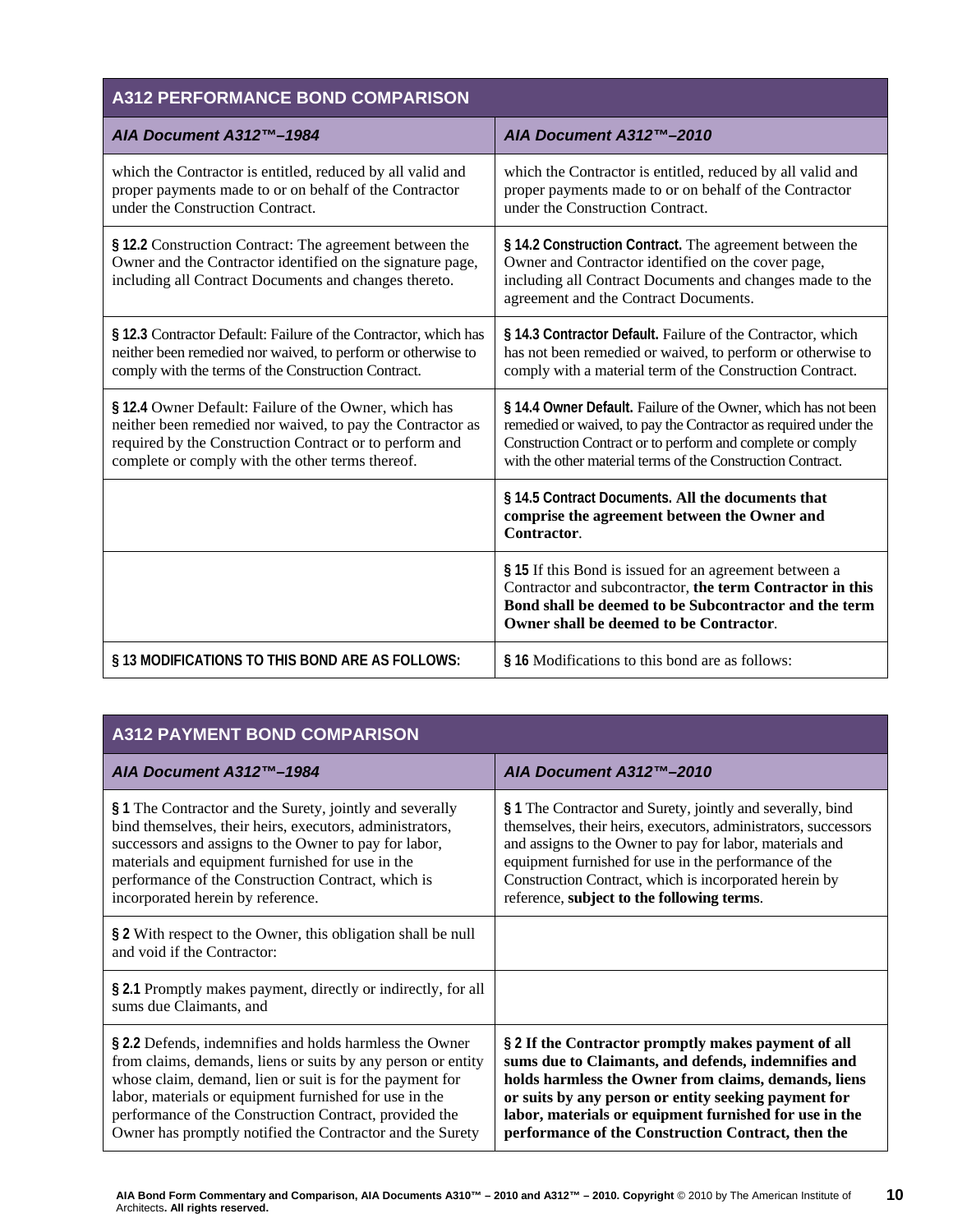| <b>A312 PAYMENT BOND COMPARISON</b>                                                                                                                                                                                                                                                                                                                                                                                               |                                                                                                                                                                                                                                                                                                                                                                                                                                                                                                                                                                                                    |
|-----------------------------------------------------------------------------------------------------------------------------------------------------------------------------------------------------------------------------------------------------------------------------------------------------------------------------------------------------------------------------------------------------------------------------------|----------------------------------------------------------------------------------------------------------------------------------------------------------------------------------------------------------------------------------------------------------------------------------------------------------------------------------------------------------------------------------------------------------------------------------------------------------------------------------------------------------------------------------------------------------------------------------------------------|
| AIA Document A312™-1984                                                                                                                                                                                                                                                                                                                                                                                                           | AIA Document A312™-2010                                                                                                                                                                                                                                                                                                                                                                                                                                                                                                                                                                            |
| (at the address described in Section 12) of any claims,<br>demands, liens or suits and tendered defense of such<br>claims, demands, liens or suits to the Contractor and the<br>Surety, and provided there is no Owner Default.                                                                                                                                                                                                   | Surety and the Contractor shall have no obligation<br>under this Bond.                                                                                                                                                                                                                                                                                                                                                                                                                                                                                                                             |
|                                                                                                                                                                                                                                                                                                                                                                                                                                   | § 3 If there is no Owner Default under the Construction<br>Contract, the Surety's obligation to the Owner under this<br>Bond shall arise after the Owner has promptly notified the<br>Contractor and the Surety (at the address described in<br>Section 13) of claims, demands, liens or suits against the<br>Owner or the Owner's property by any person or entity<br>seeking payment for labor, materials or equipment<br>furnished for use in the performance of the Construction<br>Contract and tendered defense of such claims, demands,<br>liens or suits to the Contractor and the Surety. |
|                                                                                                                                                                                                                                                                                                                                                                                                                                   | § 4 When the Owner has satisfied the conditions in<br>Section 3, the Surety shall promptly and at the Surety's<br>expense defend, indemnify and hold harmless the Owner<br>against a duly tendered claim, demand, lien or suit.                                                                                                                                                                                                                                                                                                                                                                    |
| § 3 With respect to Claimants, this obligation shall be null<br>and void if the Contractor promptly makes payment,<br>directly or indirectly, for all sums due.                                                                                                                                                                                                                                                                   |                                                                                                                                                                                                                                                                                                                                                                                                                                                                                                                                                                                                    |
| § 4 The Surety shall have no obligation to Claimants under<br>this Bond until:                                                                                                                                                                                                                                                                                                                                                    | § 5 The Surety's obligations to a Claimant under this Bond<br>shall arise after the following:                                                                                                                                                                                                                                                                                                                                                                                                                                                                                                     |
| §4.1 Claimants who are employed by or have a direct<br>contract with the Contractor have given notice to the Surety<br>(at the address described in Section 12) and sent a copy, or<br>notice thereof, to the Owner, stating that a claim is being<br>made under this Bond and, with substantial accuracy, the<br>amount of the claim.                                                                                            |                                                                                                                                                                                                                                                                                                                                                                                                                                                                                                                                                                                                    |
| §4.2 Claimants who do not have a direct contract with the<br>Contractor:                                                                                                                                                                                                                                                                                                                                                          | § 5.1 Claimants, who do not have a direct contract with the<br>Contractor,                                                                                                                                                                                                                                                                                                                                                                                                                                                                                                                         |
| .1 Have furnished written notice to the Contractor and<br>sent a copy, or notice thereof, to the Owner, within<br>90 days after having last performed labor or last<br>furnished materials or equipment included in the<br>claim stating, with substantial accuracy, the amount<br>of the claim and the name of the party to whom the<br>materials were furnished or supplied or for whom the<br>labor was done or performed; and | .1 have furnished a written notice of non-payment to<br>the Contractor, stating with substantial accuracy the<br>amount claimed and the name of the party to whom<br>the materials were, or equipment was, furnished or<br>supplied or for whom the labor was done or<br>performed, within ninety (90) days after having last<br>performed labor or last furnished materials or<br>equipment included in the Claim; and                                                                                                                                                                            |
| .2 Have either received a rejection in whole or in part<br>from the Contractor, or not received within 30 days of<br>furnishing the above notice any communication from<br>the Contractor by which the Contractor has indicated<br>the claim will be paid directly or indirectly; and                                                                                                                                             |                                                                                                                                                                                                                                                                                                                                                                                                                                                                                                                                                                                                    |
| .3 Not having been paid within the above 30 days, have<br>sent a written notice to the Surety (at the address                                                                                                                                                                                                                                                                                                                     | .2 have sent a Claim to the Surety (at the address<br>described in Section 13).                                                                                                                                                                                                                                                                                                                                                                                                                                                                                                                    |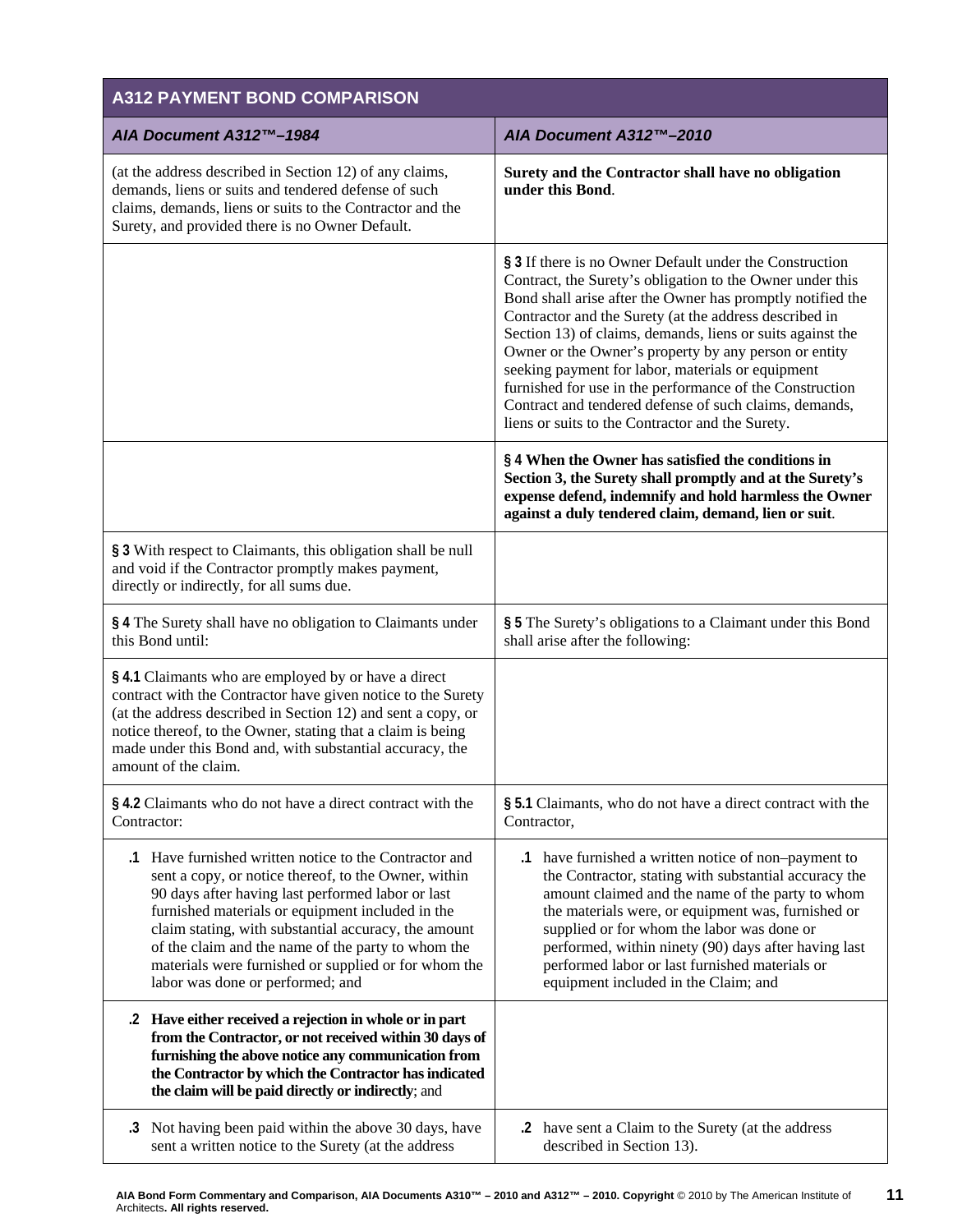| <b>A312 PAYMENT BOND COMPARISON</b>                                                                                                                                                                                                                                                                                                                                                                                                                                                                                                                                                          |                                                                                                                                                                                                                                                                                                                                                                                                                                                                                                                                                                                                          |
|----------------------------------------------------------------------------------------------------------------------------------------------------------------------------------------------------------------------------------------------------------------------------------------------------------------------------------------------------------------------------------------------------------------------------------------------------------------------------------------------------------------------------------------------------------------------------------------------|----------------------------------------------------------------------------------------------------------------------------------------------------------------------------------------------------------------------------------------------------------------------------------------------------------------------------------------------------------------------------------------------------------------------------------------------------------------------------------------------------------------------------------------------------------------------------------------------------------|
| AIA Document A312™-1984                                                                                                                                                                                                                                                                                                                                                                                                                                                                                                                                                                      | AIA Document A312™-2010                                                                                                                                                                                                                                                                                                                                                                                                                                                                                                                                                                                  |
| described in Section 12) and sent a copy, or notice<br>thereof, to the Owner, stating that a claim is being<br>made under this Bond and enclosing a copy of the<br>previous written notice furnished to the Contractor.                                                                                                                                                                                                                                                                                                                                                                      |                                                                                                                                                                                                                                                                                                                                                                                                                                                                                                                                                                                                          |
|                                                                                                                                                                                                                                                                                                                                                                                                                                                                                                                                                                                              | § 5.2 Claimants, who are employed by or have a direct<br>contract with the Contractor, have sent a Claim to the<br>Surety (at the address described in Section 13).                                                                                                                                                                                                                                                                                                                                                                                                                                      |
| § 5 If a notice required by Section 4 is given by the Owner to<br>the Contractor or to the Surety, that is sufficient compliance.                                                                                                                                                                                                                                                                                                                                                                                                                                                            | § 6 If a notice of non-payment required by Section 5.1.1<br>is given by the Owner to the Contractor, that is<br>sufficient to satisfy a Claimant's obligation to furnish a<br>written notice of non-payment under Section 5.1.1.                                                                                                                                                                                                                                                                                                                                                                         |
| § 6 When the Claimant has satisfied the conditions of<br>Section 4, the Surety shall promptly and at the Surety's<br>expense take the following actions:                                                                                                                                                                                                                                                                                                                                                                                                                                     | §7 When a Claimant has satisfied the conditions of<br>Sections 5.1 or 5.2, whichever is applicable, the Surety<br>shall promptly and at the Surety's expense take the<br>following actions:                                                                                                                                                                                                                                                                                                                                                                                                              |
| § 6.1 Send an answer to the Claimant, with a copy to the<br>Owner, within 45 days after receipt of the claim, stating the<br>amounts that are undisputed and the basis for challenging<br>any amounts that are disputed.                                                                                                                                                                                                                                                                                                                                                                     | §7.1 Send an answer to the Claimant, with a copy to the<br>Owner, within sixty (60) days after receipt of the Claim,<br>stating the amounts that are undisputed and the basis for<br>challenging any amounts that are disputed; and                                                                                                                                                                                                                                                                                                                                                                      |
| § 6.2 Pay or arrange for payment of any undisputed amounts.                                                                                                                                                                                                                                                                                                                                                                                                                                                                                                                                  | §7.2 Pay or arrange for payment of any undisputed amounts.                                                                                                                                                                                                                                                                                                                                                                                                                                                                                                                                               |
|                                                                                                                                                                                                                                                                                                                                                                                                                                                                                                                                                                                              | §7.3 The Surety's failure to discharge its obligations<br>under Section 7.1 or Section 7.2 shall not be deemed to<br>constitute a waiver of defenses the Surety or Contractor<br>may have or acquire as to a Claim, except as to<br>undisputed amounts for which the Surety and Claimant<br>have reached agreement. If, however, the Surety fails to<br>discharge its obligations under Section 7.1 or Section 7.2,<br>the Surety shall indemnify the Claimant for the<br>reasonable attorney's fees the Claimant incurs<br>thereafter to recover any sums found to be due and<br>owing to the Claimant. |
| § 7 The Surety's total obligation shall not exceed the<br>amount of this Bond, and the amount of this Bond shall be<br>credited for any payments made in good faith by the Surety.                                                                                                                                                                                                                                                                                                                                                                                                           | § 8 The Surety's total obligation shall not exceed the<br>amount of this Bond, plus the amount of reasonable<br>attorney's fees provided under Section 7.3, and the<br>amount of this Bond shall be credited for any payments<br>made in good faith by the Surety.                                                                                                                                                                                                                                                                                                                                       |
| § 8 Amounts owed by the Owner to the Contractor under<br>the Construction Contract shall be used for the performance<br>of the Construction Contract and to satisfy claims, if any,<br>under any Construction Performance Bond. By the<br>Contractor furnishing and the Owner accepting this Bond,<br>they agree that all funds earned by the Contractor in the<br>performance of the Construction Contract are dedicated to<br>satisfy obligations of the Contractor and the Surety under<br>this Bond, subject to the Owner's priority to use the funds<br>for the completion of the work. | § 9 Amounts owed by the Owner to the Contractor under<br>the Construction Contract shall be used for the performance<br>of the Construction Contract and to satisfy claims, if any,<br>under any construction performance bond. By the<br>Contractor furnishing and the Owner accepting this Bond,<br>they agree that all funds earned by the Contractor in the<br>performance of the Construction Contract are dedicated to<br>satisfy obligations of the Contractor and Surety under this<br>Bond, subject to the Owner's priority to use the funds for<br>the completion of the work.                 |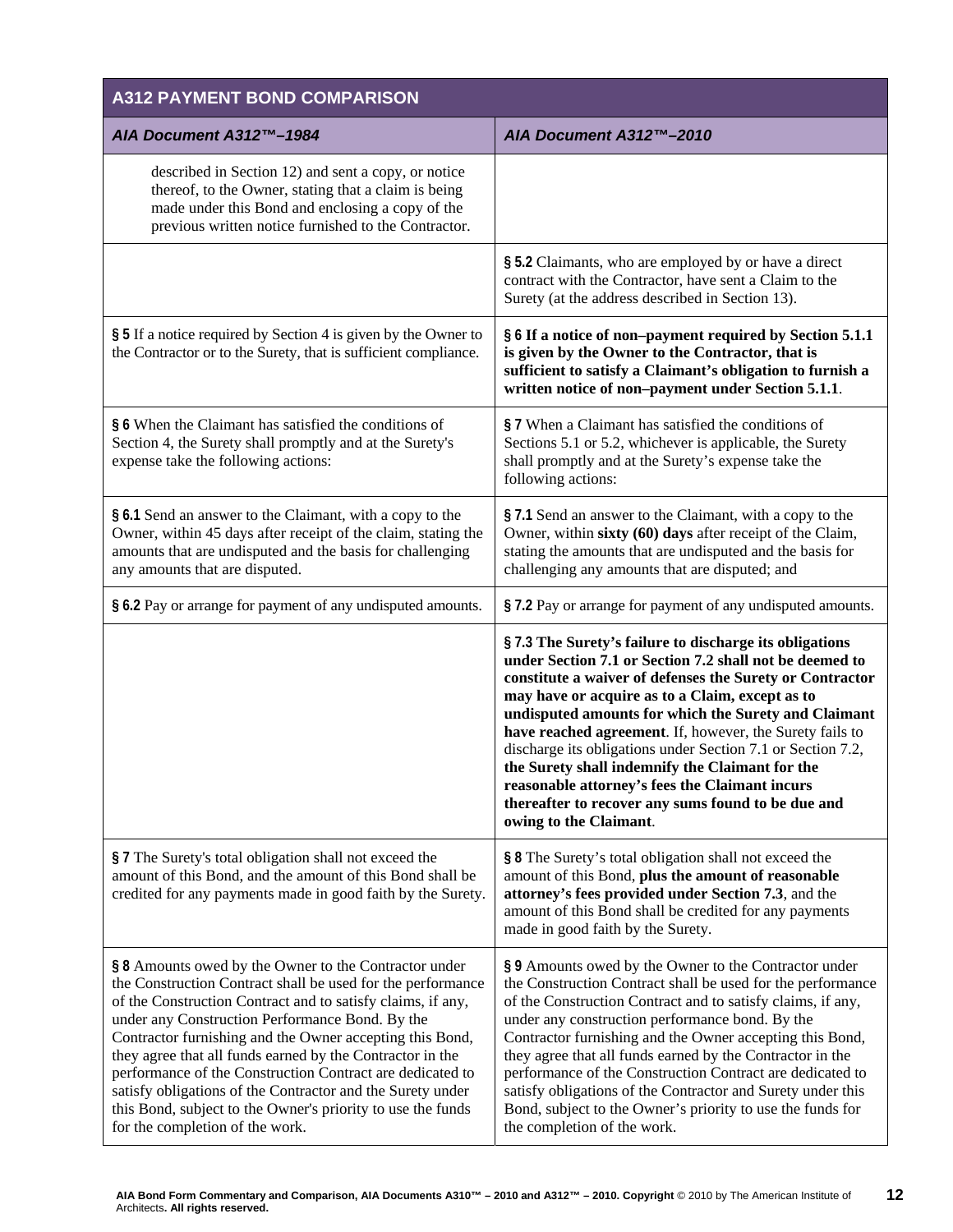| <b>A312 PAYMENT BOND COMPARISON</b>                                                                                                                                                                                                                                                                                                                                                                                                                                                                                                                                                                                                                                                                                                                                    |                                                                                                                                                                                                                                                                                                                                                                                                                                                                                                                                                                                                                                                                                                                                                                                                 |
|------------------------------------------------------------------------------------------------------------------------------------------------------------------------------------------------------------------------------------------------------------------------------------------------------------------------------------------------------------------------------------------------------------------------------------------------------------------------------------------------------------------------------------------------------------------------------------------------------------------------------------------------------------------------------------------------------------------------------------------------------------------------|-------------------------------------------------------------------------------------------------------------------------------------------------------------------------------------------------------------------------------------------------------------------------------------------------------------------------------------------------------------------------------------------------------------------------------------------------------------------------------------------------------------------------------------------------------------------------------------------------------------------------------------------------------------------------------------------------------------------------------------------------------------------------------------------------|
| AIA Document A312™-1984                                                                                                                                                                                                                                                                                                                                                                                                                                                                                                                                                                                                                                                                                                                                                | AIA Document A312™-2010                                                                                                                                                                                                                                                                                                                                                                                                                                                                                                                                                                                                                                                                                                                                                                         |
| § 9 The Surety shall not be liable to the Owner, Claimants<br>or others for obligations of the Contractor that are unrelated<br>to the Construction Contract. The Owner shall not be liable<br>for payment of any costs or expenses of any Claimant under<br>this Bond, and shall have under this Bond no obligations to<br>make payments to, give notices on behalf of, or otherwise<br>have obligations to Claimants under this Bond.                                                                                                                                                                                                                                                                                                                                | § 10 The Surety shall not be liable to the Owner, Claimants<br>or others for obligations of the Contractor that are unrelated<br>to the Construction Contract. The Owner shall not be liable<br>for the payment of any costs or expenses of any Claimant<br>under this Bond, and shall have under this Bond no<br>obligation to make payments to, or give notice on behalf of,<br>Claimants or otherwise have any obligations to Claimants<br>under this Bond.                                                                                                                                                                                                                                                                                                                                  |
| § 10 The Surety hereby waives notice of any change,<br>including changes of time, to the Construction Contract or to<br>related subcontracts, purchase orders and other obligations.                                                                                                                                                                                                                                                                                                                                                                                                                                                                                                                                                                                   | § 11 The Surety hereby waives notice of any change,<br>including changes of time, to the Construction Contract or to<br>related subcontracts, purchase orders and other obligations.                                                                                                                                                                                                                                                                                                                                                                                                                                                                                                                                                                                                            |
| § 11 No suit or action shall be commenced by a Claimant<br>under this Bond other than in a court of competent<br>jurisdiction in the location in which the work or part of the<br>work is located or after the expiration of one year from the<br>date $(1)$ on which the Claimant gave the notice required by<br>Section 4.1 or Section 4.2.3, or (2) on which the last labor or<br>service was performed by anyone or the last materials or<br>equipment were furnished by anyone under the Construction<br>Contract, whichever of $(1)$ or $(2)$ first occurs. If the<br>provisions of this Paragraph are void or prohibited by law,<br>the minimum period of limitation available to sureties as a<br>defense in the jurisdiction of the suit shall be applicable. | § 12 No suit or action shall be commenced by a Claimant<br>under this Bond other than in a court of competent jurisdiction<br>in the state in which the project that is the subject of the<br>Construction Contract is located or after the expiration of<br>one year from the date (1) on which the Claimant sent a Claim<br>to the Surety pursuant to Section 5.12 or 5.2, or (2) on which<br>the last labor or service was performed by anyone or the last<br>materials or equipment were furnished by anyone under the<br>Construction Contract, whichever of (1) or (2) first occurs. If<br>the provisions of this Paragraph are void or prohibited by law,<br>the minimum period of limitation available to sureties as a<br>defense in the jurisdiction of the suit shall be applicable. |
| § 12 Notice to the Surety, the Owner or the Contractor shall<br>be mailed or delivered to the address shown on the<br>signature page. Actual receipt of notice by Surety, the<br>Owner or the Contractor, however accomplished, shall be<br>sufficient compliance as of the date received at the address<br>shown on the signature page.                                                                                                                                                                                                                                                                                                                                                                                                                               | § 13 Notice and Claims to the Surety, the Owner or the<br>Contractor shall be mailed or delivered to the address<br>shown on the page on which their signature appears. Actual<br>receipt of notice or Claims, however accomplished, shall be<br>sufficient compliance as of the date received.                                                                                                                                                                                                                                                                                                                                                                                                                                                                                                 |
| § 13 When this Bond has been furnished to comply with a<br>statutory or other legal requirement in the location where<br>the construction was to be performed, any provision in this<br>Bond conflicting with said statutory or legal requirement<br>shall be deemed deleted herefrom and provisions<br>conforming to such statutory or other legal requirement<br>shall be deemed incorporated herein. The intent is that this<br>Bond shall be construed as a statutory bond and not as a<br>common law bond.                                                                                                                                                                                                                                                        | § 14 When this Bond has been furnished to comply with a<br>statutory or other legal requirement in the location where<br>the construction was to be performed, any provision in this<br>Bond conflicting with said statutory or legal requirement<br>shall be deemed deleted herefrom and provisions<br>conforming to such statutory or other legal requirement<br>shall be deemed incorporated herein. When so furnished,<br>the intent is that this Bond shall be construed as a statutory<br>bond and not as a common law bond.                                                                                                                                                                                                                                                              |
| § 14 Upon request by any person or entity appearing to be a<br>potential beneficiary of this Bond, the Contractor shall promptly<br>furnish a copy of this Bond or shall permit a copy to be made.                                                                                                                                                                                                                                                                                                                                                                                                                                                                                                                                                                     | § 15 Upon request by any person or entity appearing to be a<br>potential beneficiary of this Bond, the Contractor and<br>Owner shall promptly furnish a copy of this Bond or shall<br>permit a copy to be made.                                                                                                                                                                                                                                                                                                                                                                                                                                                                                                                                                                                 |
| § 15 DEFINITIONS                                                                                                                                                                                                                                                                                                                                                                                                                                                                                                                                                                                                                                                                                                                                                       | § 16 DEFINITIONS                                                                                                                                                                                                                                                                                                                                                                                                                                                                                                                                                                                                                                                                                                                                                                                |
|                                                                                                                                                                                                                                                                                                                                                                                                                                                                                                                                                                                                                                                                                                                                                                        | § 16.1 Claim. A written statement by the Claimant including<br>at a minimum:                                                                                                                                                                                                                                                                                                                                                                                                                                                                                                                                                                                                                                                                                                                    |
|                                                                                                                                                                                                                                                                                                                                                                                                                                                                                                                                                                                                                                                                                                                                                                        | .1 the name of the Claimant;                                                                                                                                                                                                                                                                                                                                                                                                                                                                                                                                                                                                                                                                                                                                                                    |

 $\mathbf l$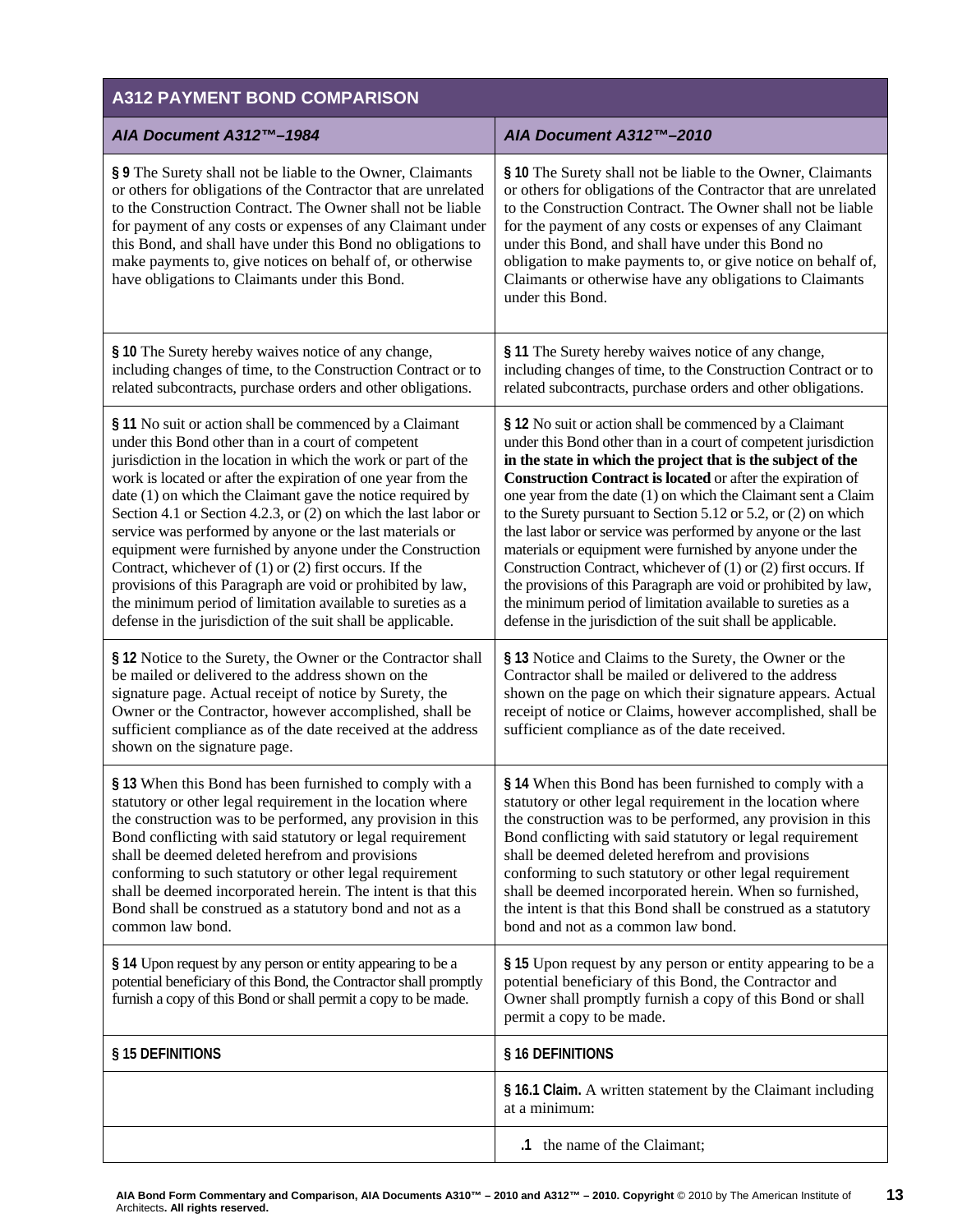| <b>A312 PAYMENT BOND COMPARISON</b>                                                                                                                                                                                                                                                                                                                                                                                                                                                                                                                                                                                                                                                                                                                                                      |                                                                                                                                                                                                                                                                                                                                                                                                                                                                                                                                                                                                                                                                                                                                                                                                                                                                                                                                                                                                                                     |
|------------------------------------------------------------------------------------------------------------------------------------------------------------------------------------------------------------------------------------------------------------------------------------------------------------------------------------------------------------------------------------------------------------------------------------------------------------------------------------------------------------------------------------------------------------------------------------------------------------------------------------------------------------------------------------------------------------------------------------------------------------------------------------------|-------------------------------------------------------------------------------------------------------------------------------------------------------------------------------------------------------------------------------------------------------------------------------------------------------------------------------------------------------------------------------------------------------------------------------------------------------------------------------------------------------------------------------------------------------------------------------------------------------------------------------------------------------------------------------------------------------------------------------------------------------------------------------------------------------------------------------------------------------------------------------------------------------------------------------------------------------------------------------------------------------------------------------------|
| AIA Document A312™-1984                                                                                                                                                                                                                                                                                                                                                                                                                                                                                                                                                                                                                                                                                                                                                                  | AIA Document A312™-2010                                                                                                                                                                                                                                                                                                                                                                                                                                                                                                                                                                                                                                                                                                                                                                                                                                                                                                                                                                                                             |
|                                                                                                                                                                                                                                                                                                                                                                                                                                                                                                                                                                                                                                                                                                                                                                                          | .2 the name of the person for whom the labor was done,<br>or materials or equipment furnished;                                                                                                                                                                                                                                                                                                                                                                                                                                                                                                                                                                                                                                                                                                                                                                                                                                                                                                                                      |
|                                                                                                                                                                                                                                                                                                                                                                                                                                                                                                                                                                                                                                                                                                                                                                                          | .3 a copy of the agreement or purchase order pursuant to<br>which labor, materials or equipment was furnished for<br>use in the performance of the Construction Contract;                                                                                                                                                                                                                                                                                                                                                                                                                                                                                                                                                                                                                                                                                                                                                                                                                                                           |
|                                                                                                                                                                                                                                                                                                                                                                                                                                                                                                                                                                                                                                                                                                                                                                                          | .4 a brief description of the labor, materials or<br>equipment furnished;                                                                                                                                                                                                                                                                                                                                                                                                                                                                                                                                                                                                                                                                                                                                                                                                                                                                                                                                                           |
|                                                                                                                                                                                                                                                                                                                                                                                                                                                                                                                                                                                                                                                                                                                                                                                          | .5 the date on which the Claimant last performed labor<br>or last furnished materials or equipment for use in the<br>performance of the Construction Contract;                                                                                                                                                                                                                                                                                                                                                                                                                                                                                                                                                                                                                                                                                                                                                                                                                                                                      |
|                                                                                                                                                                                                                                                                                                                                                                                                                                                                                                                                                                                                                                                                                                                                                                                          | the total amount earned by the Claimant for labor, materials<br>.6<br>or equipment furnished as of the date of the Claim;                                                                                                                                                                                                                                                                                                                                                                                                                                                                                                                                                                                                                                                                                                                                                                                                                                                                                                           |
|                                                                                                                                                                                                                                                                                                                                                                                                                                                                                                                                                                                                                                                                                                                                                                                          | .7 the total amount of previous payments received by<br>the Claimant; and                                                                                                                                                                                                                                                                                                                                                                                                                                                                                                                                                                                                                                                                                                                                                                                                                                                                                                                                                           |
|                                                                                                                                                                                                                                                                                                                                                                                                                                                                                                                                                                                                                                                                                                                                                                                          | .8 the total amount due and unpaid to the Claimant for<br>labor, materials or equipment furnished as of the date<br>of the Claim.                                                                                                                                                                                                                                                                                                                                                                                                                                                                                                                                                                                                                                                                                                                                                                                                                                                                                                   |
| § 15.1 Claimant: An individual or entity having a direct<br>contract with the Contractor or with a subcontractor of the<br>Contractor to furnish labor, materials or equipment for use<br>in the performance of the Contract. The intent of this Bond<br>shall be to include without limitation in the terms "labor,<br>materials or equipment" that part of water, gas, power,<br>light, heat, oil, gasoline, telephone service or rental<br>equipment used in the Construction Contract, architectural<br>and engineering services required for performance of the<br>work of the Contractor and the Contractor's subcontractors,<br>and all other items for which a mechanic's lien may be<br>asserted in the jurisdiction where the labor, materials or<br>equipment were furnished. | § 16.2 Claimant. An individual or entity having a direct<br>contract with the Contractor or with a subcontractor of the<br>Contractor to furnish labor, materials or equipment for use<br>in the performance of the Construction Contract. The term<br>Claimant also includes any individual or entity that has<br>rightfully asserted a claim under an applicable<br>mechanic's lien or similar statute against the real<br>property upon which the Project is located. The intent of<br>this Bond shall be to include without limitation in the terms<br>"labor, materials or equipment" that part of water, gas,<br>power, light, heat, oil, gasoline, telephone service or rental<br>equipment used in the Construction Contract, architectural<br>and engineering services required for performance of the<br>work of the Contractor and the Contractor's subcontractors,<br>and all other items for which a mechanic's lien may be<br>asserted in the jurisdiction where the labor, materials or<br>equipment were furnished. |
| § 15.2 Construction Contract: The agreement between the<br>Owner and the Contractor identified on the signature page,<br>including all Contract Documents and changes thereto.                                                                                                                                                                                                                                                                                                                                                                                                                                                                                                                                                                                                           | § 16.3 Construction Contract. The agreement between the<br>Owner and Contractor identified on the cover page,<br>including all Contract Documents and all changes made to<br>the agreement and the Contract Documents.                                                                                                                                                                                                                                                                                                                                                                                                                                                                                                                                                                                                                                                                                                                                                                                                              |
| § 15.3 Owner Default: Failure of the Owner, which has<br>neither been remedied nor waived, to pay the Contractor as<br>required by the Construction Contract or to perform and<br>complete or comply with the other terms thereof.                                                                                                                                                                                                                                                                                                                                                                                                                                                                                                                                                       | § 16.4 Owner Default. Failure of the Owner, which has not been<br>remedied or waived, to pay the Contractor as required under the<br>Construction Contract or to perform and complete or comply<br>with the other material terms of the Construction Contract.                                                                                                                                                                                                                                                                                                                                                                                                                                                                                                                                                                                                                                                                                                                                                                      |
|                                                                                                                                                                                                                                                                                                                                                                                                                                                                                                                                                                                                                                                                                                                                                                                          | § 16.5 Contract Documents. All the documents that comprise<br>the agreement between the Owner and Contractor.                                                                                                                                                                                                                                                                                                                                                                                                                                                                                                                                                                                                                                                                                                                                                                                                                                                                                                                       |